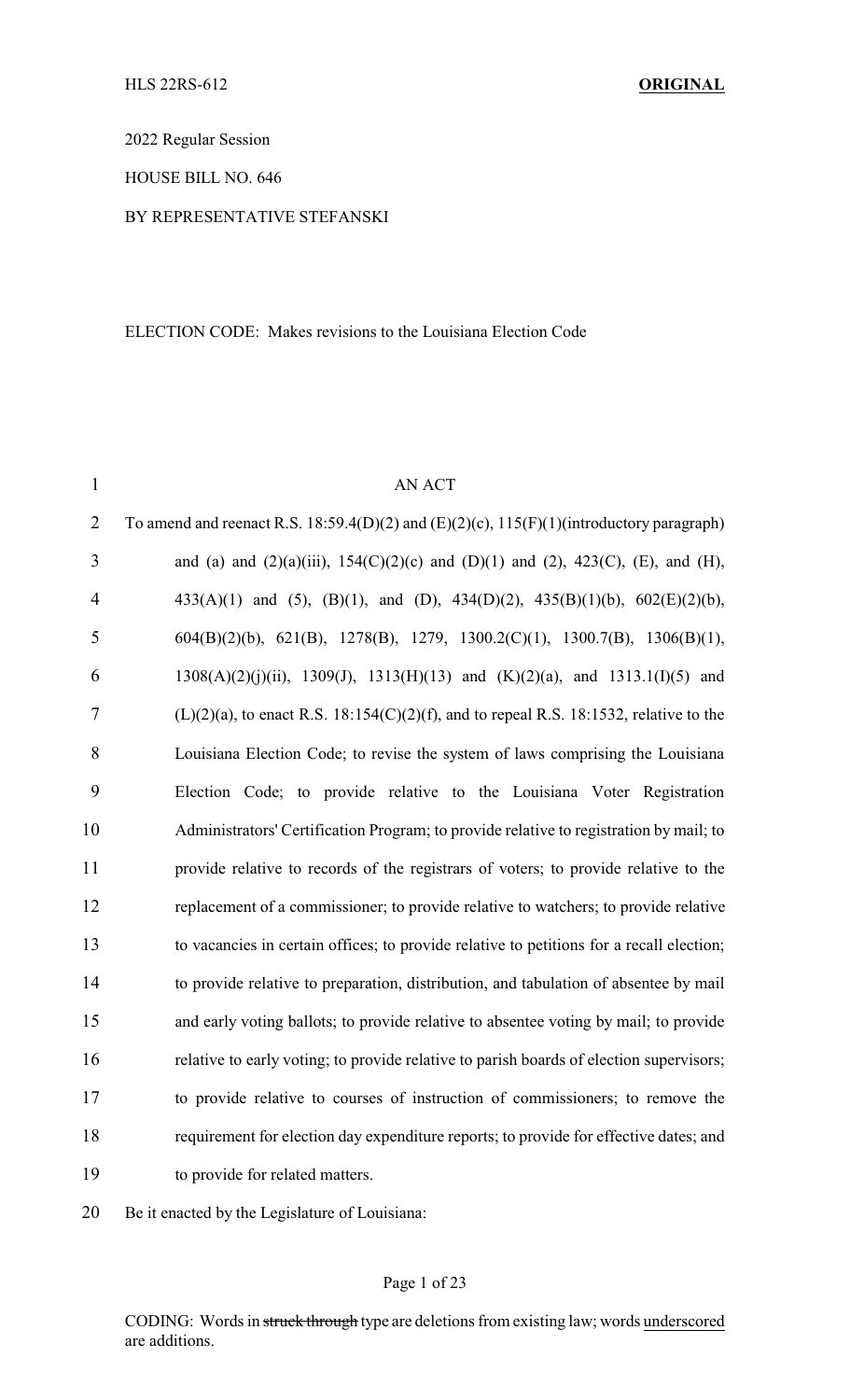### HLS 22RS-612 **ORIGINAL**

| $\mathbf{1}$   | Section 1. R.S. 18:59.4(D)(2) and (E)(2)(c), 115(F)(1)(introductory paragraph) and                    |
|----------------|-------------------------------------------------------------------------------------------------------|
| $\overline{2}$ | (a) and (2)(a)(iii), 154(C)(2)(c) and (D)(1) and (2), 434(D)(2), 435(B)(1)(b), 602(E)(2)(b),          |
| 3              | 1278(B), 1279, 1300.2(C)(1), 1300.7(B),<br>$604(B)(2)(b)$ ,<br>$621(B)$ ,<br>1306(B)(1),              |
| $\overline{4}$ | $1308(A)(2)(j)(ii)$ , $1309(J)$ , $1313(H)(13)$ and $(K)(2)$ , and $1313.1(I)(5)$ and $(L)(2)(a)$ are |
| 5              | hereby amended and reenacted and R.S. $18:154(C)(2)(f)$ is hereby enacted to read as                  |
| 6              | follows:                                                                                              |
| 7              | §59.4. The Louisiana Voter Registration Administrators' Certification Program;                        |
| 8              | requirements; compensation                                                                            |
| 9              | $\ast$<br>*<br>*                                                                                      |
| 10             | D.                                                                                                    |
| 11             | *<br>$\ast$<br>*                                                                                      |
| 12             | (2) The Voter Registration Administrators' Certification Program requires                             |
| 13             | the following: a minimum of twelve courses of twelve hours in length for a total of                   |
| 14             | one hundred forty-four hours to be completed within five years, except that if a                      |
| 15             | gubernatorially declared state of emergency impacts the election process, the course                  |
| 16             | work shall be completed within six years; maintenance of a yearly rating of                           |
| 17             | "excellent" as determined through the standards specified in R.S. 18:55(A); five                      |
| 18             | years work experience related to the administration of elections and voter                            |
| 19             | registration; and completion of all continuing education course hours required to                     |
| 20             | maintain certification. If these requirements are not met, the registrar of voters, chief             |
| 21             | deputy registrar, or confidential assistant, as the case may be, will lose certification              |
| 22             | and certification compensation until certification requirements are once again                        |
| 23             | attained.                                                                                             |
| 24             | Ε.                                                                                                    |
| 25             | *<br>*<br>∗                                                                                           |
| 26             | (2)                                                                                                   |
| 27             | ∗<br>*<br>∗                                                                                           |
| 28             | (c) A registrar of voters, chief deputy registrar, or confidential assistant to                       |
| 29             | a registrar of voters shall complete the requirements of Subsections D and E of this                  |

# Page 2 of 23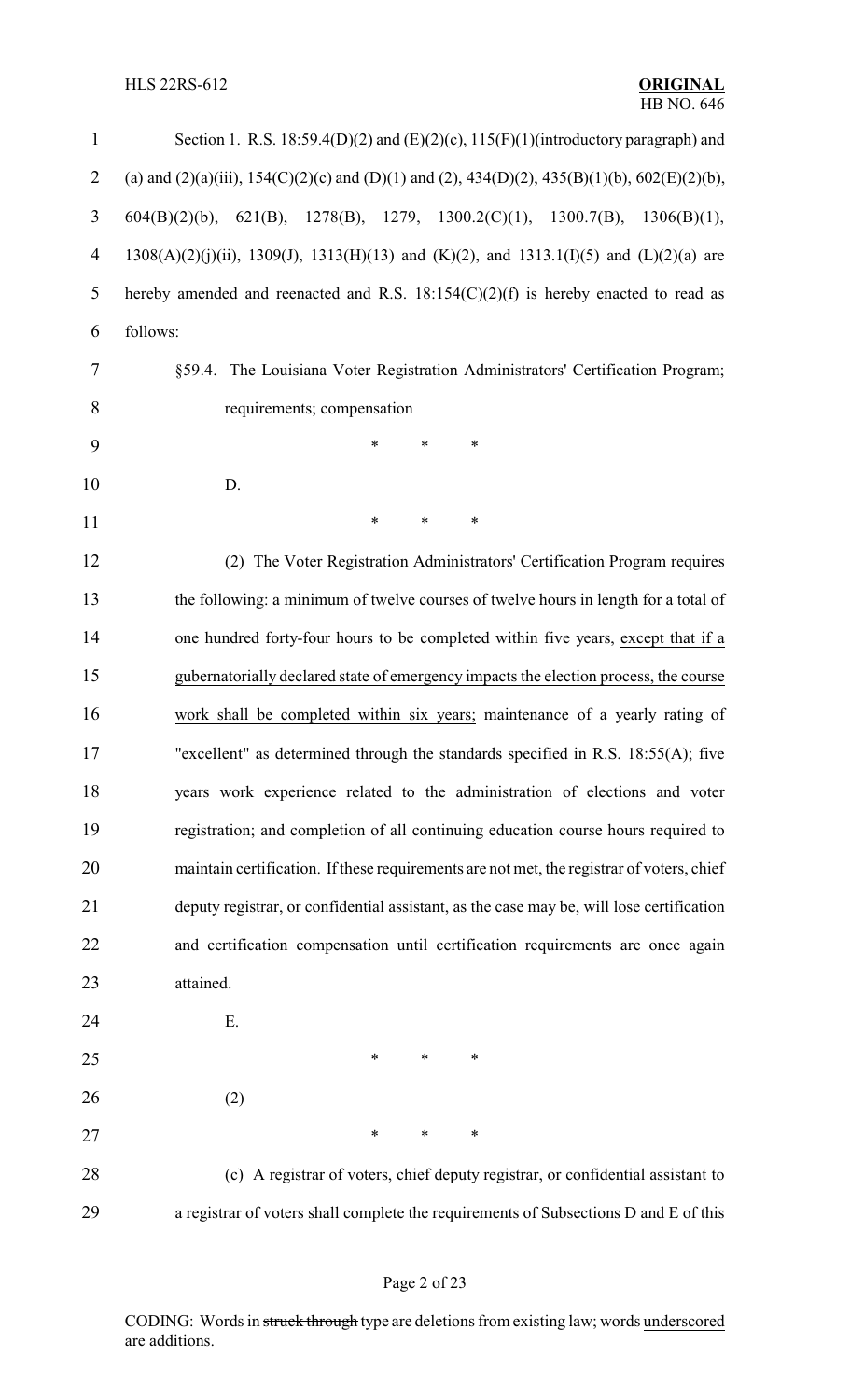| $\mathbf{1}$   | Section in order to receive the seven percent compensation enhancement. If a               |
|----------------|--------------------------------------------------------------------------------------------|
| $\overline{2}$ | registrar of voters, chief deputy registrar, or confidential assistant to a registrar of   |
| 3              | voters does not complete the certification program as provided in Subsections D and        |
| $\overline{4}$ | E of this Section, his salary shall remain as provided in R.S. 18:55 or 59. If, after      |
| 5              | certification, a registrar of voters, chief deputy registrar, or confidential assistant to |
| 6              | a registrar of voters does not receive certification renewal within each three-year        |
| 7              | period, or within a four-year period if a gubernatorially declared state of emergency      |
| 8              | impacts the election process, his salary shall revert back to the salary scale provided    |
| 9              | for in R.S. 18:55 or 59. Notwithstanding the provisions of R.S. 18:57, the failure to      |
| 10             | maintain certification shall result in the loss of the compensation enhancement            |
| 11             | provided for in this Section.                                                              |
| 12             | *<br>$\ast$<br>∗                                                                           |
| 13             | §115. Registration by mail                                                                 |
| 14             | *<br>∗<br>∗                                                                                |
| 15             | F.(1) Any registered voter who has registered by mail and has not previously               |
| 16             | voted in the parish in which he is registered shall vote in accordance with one of the     |
| 17             | following:                                                                                 |
| 18             | (a) During early voting in the office of the registrar of voters, or In person             |
| 19             | at any location where early voting is conducted in the parish in which he is registered    |
| 20             | to vote.                                                                                   |
| 21             | ∗<br>*<br>∗                                                                                |
| 22             | (2) The provisions of Paragraph (1) of this Subsection shall not apply in the              |
| 23             | case of the following:                                                                     |
| 24             | (a)                                                                                        |
| 25             | ∗<br>∗<br>∗                                                                                |
| 26             | (iii) Any person who is otherwise entitled to vote and who has submitted to                |
| 27             | the registrar of voters current proof of disability from a physician, optometrist,         |
| 28             | physician assistant as defined in R.S. 37:1360.22, or a nurse practitioner as defined      |
| 29             | in R.S. 37:913 along with a certification from the physician, optometrist, physician       |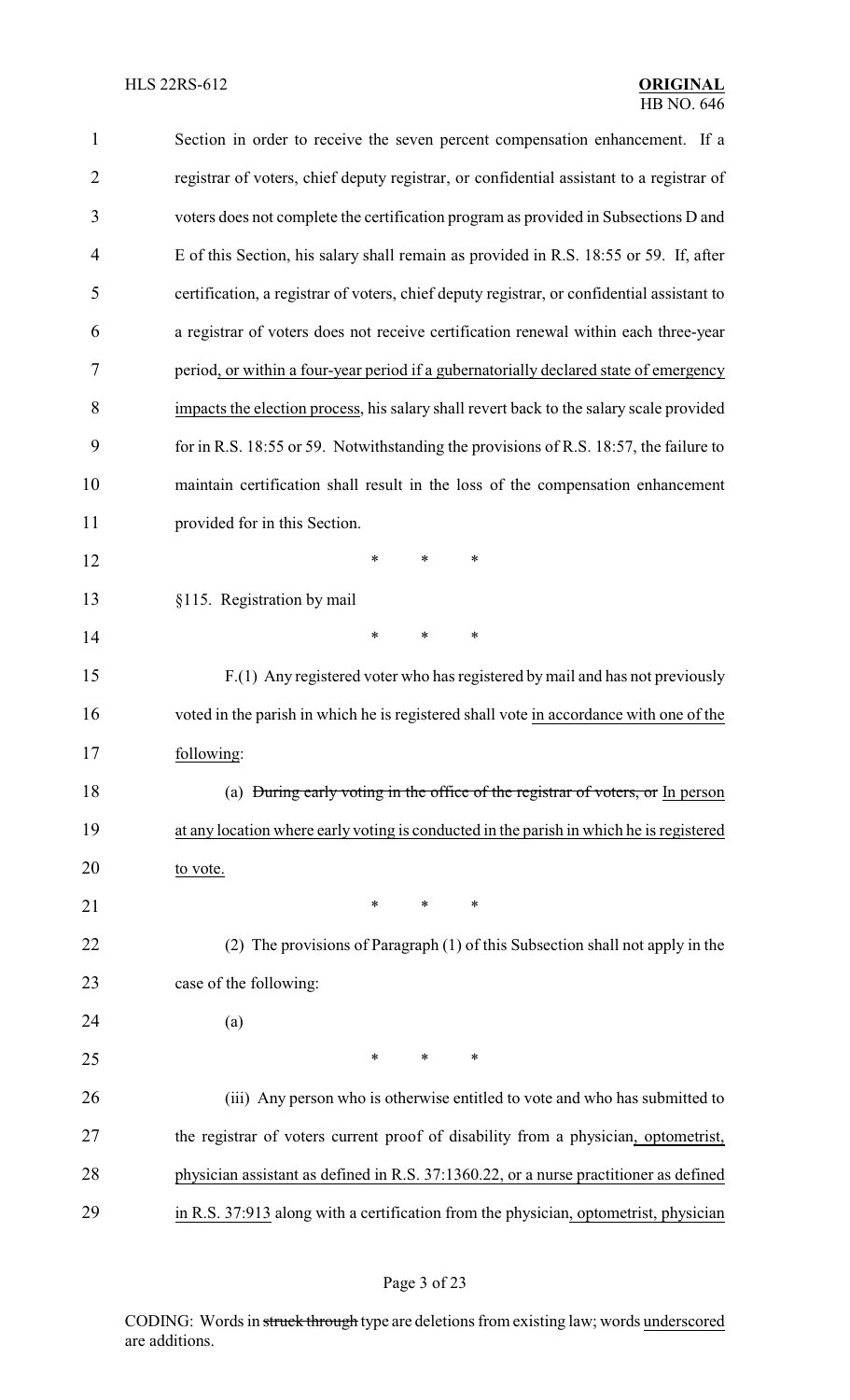| $\mathbf{1}$   | assistant as defined in R.S. 37:1360.22, or a nurse practitioner as defined in R.S.         |
|----------------|---------------------------------------------------------------------------------------------|
| $\overline{2}$ | 37:913 which indicates that by reason of the person's disability the person is unable       |
| 3              | to appear in person to vote either during early voting or at the polling place on           |
| 4              | election day, and if the person submitted the proof of disability to registrar by mail,     |
| 5              | who included in his submission to the registrar a copy of his Louisiana driver's            |
| 6              | license, his Louisiana special identification card issued pursuant to R.S. 40:1321, or      |
| 7              | other generally recognized picture identification card that contains the name and           |
| 8              | signature of the person, or a form on which the person has listed the names and             |
| 9              | addresses of at least two persons residing in his precinct who could make oath, if          |
| 10             | required, to the effect that the person is physically disabled.                             |
| 11             | $\ast$<br>$\ast$<br>$\ast$                                                                  |
| 12             | §154. Records open to inspection; copying; exceptions                                       |
| 13             | $\ast$<br>$\ast$<br>∗                                                                       |
| 14             | (C)                                                                                         |
| 15             | ∗<br>∗<br>∗                                                                                 |
| 16             | (2)                                                                                         |
| 17             | $\ast$<br>$\ast$<br>$\ast$                                                                  |
| 18             | (c) Notwithstanding the provisions of Paragraph (1) of this Subsection, the                 |
| 19             | Department of State or registrar of voters may shall transmit the email address, if         |
| 20             | available, of a candidate to the Supervisory Committee on Campaign Finance                  |
| 21             | <b>Disclosure</b> Board of Ethics for purposes of contacting the candidate person regarding |
| 22             | campaign finance reporting matters relating to laws within the jurisdiction of the          |
| 23             | board. The supervisory committee Board of Ethics shall not disclose information             |
| 24             | transmitted to it pursuant to this Subparagraph.                                            |
| 25             | *<br>*<br>∗                                                                                 |
| 26             | Notwithstanding the provisions of Paragraph (1) of this Subsection, the<br>(f)              |
| 27             | Department of State or registrar of voters may transmit a registered voter's full date      |
| 28             | of birth and mother's maiden name to the Louisiana Department of Health to amend            |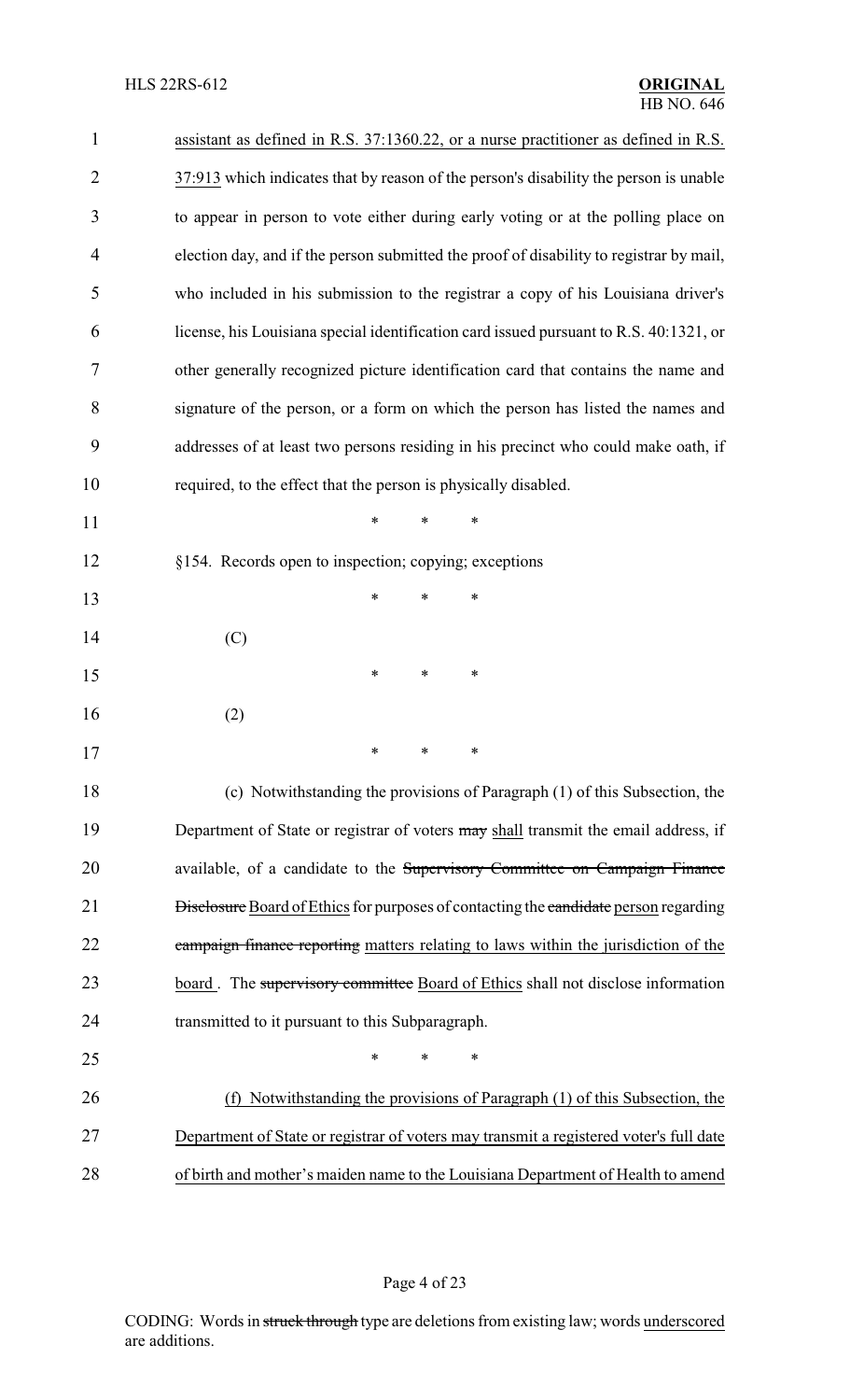| $\mathbf{1}$   | the voter's birth certificate. The Louisiana Department of Health shall not disclose  |
|----------------|---------------------------------------------------------------------------------------|
| $\overline{2}$ | information transmitted to it pursuant to this Subparagraph.                          |
| 3              | D.(1) Notwithstanding the provisions of this Section, the registrar shall not         |
| 4              | disclose the name and address of a law enforcement officer, other than on a general   |
| 5              | list, if he has received certification from the law enforcement agency employing the  |
| 6              | officer that the officer is engaging in hazardous activities to the extent that it is |
| 7              | necessary for his name and address to be kept confidential.                           |
| 8              | (2) Notwithstanding the provisions of this Section, the Department of State           |
| 9              | shall not disclose the name and address of a law enforcement officer, other than on   |
| 10             | a general list, if the secretary of state has received certification from the law     |
| 11             | enforcement agency employing the officer that the officer is engaging in hazardous    |
| 12             | activities to the extent that it is necessary for his name and address to be kept     |
| 13             | confidential.                                                                         |
| 14             | $\ast$<br>$\ast$<br>∗                                                                 |
| 15             | §434.<br>Commissioners and alternate commissioners; selection; commission;            |
| 16             | disqualification; replacement                                                         |
| 17             | ∗<br>∗<br>∗                                                                           |
| 18             | D. Replacement of a commissioner.                                                     |
| 19             | *<br>$\ast$<br>∗                                                                      |
| 20             | (2) If a commissioner fails to appear at the polling place at least thirty            |
| 21             | minutes before the time when the polls are to open on election day, or if a           |
| 22             | commissioner is selected as commissioner-in-charge, the commissioner-in-charge        |
| 23             | shall select an alternate commissioner to serve in place of the absent commissioner.  |
| 24             | An alternate commissioner who replaces an absent commissioner in a primary            |
| 25             | election shall replace the absent commissioner in the general election. If there are  |
| 26             | no alternate commissioners or an insufficient number of alternate commissioners       |
| 27             | available, the commissioner-in-charge shall select a person to serve as commissioner  |
| 28             | from the list containing the names of those who have received certificates of         |
| 29             | instruction that was furnished him by the parish board of election supervisors        |
|                |                                                                                       |

# Page 5 of 23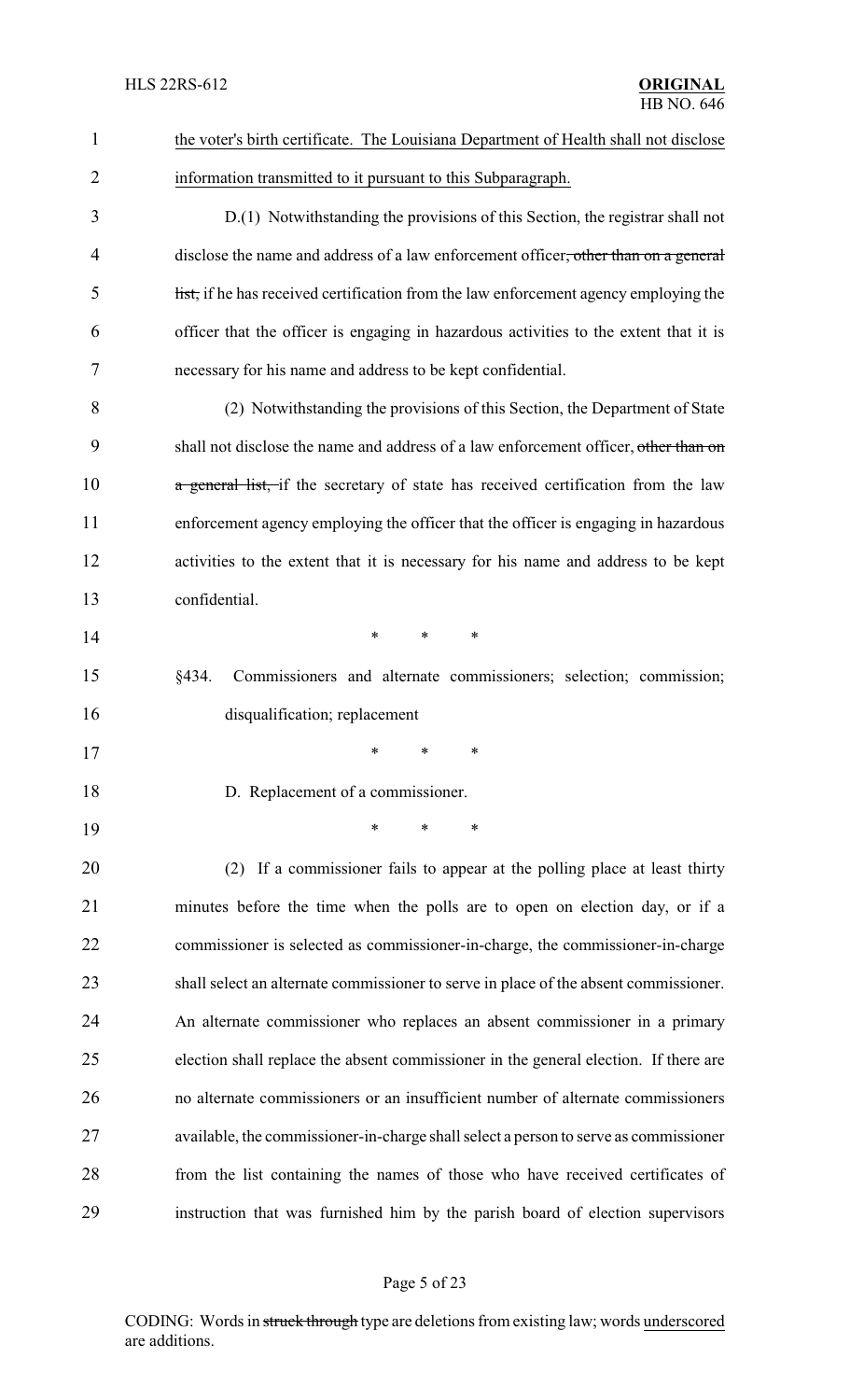| $\mathbf{1}$   | pursuant to R.S. $18:431(A)(5)$ R.S. $18:431(B)(4)$ . If no person on that list is     |
|----------------|----------------------------------------------------------------------------------------|
| $\overline{2}$ | available to serve as commissioner, the commissioner-in-charge shall select any        |
| 3              | person present at the polls who possesses the qualifications of a commissioner as set  |
| $\overline{4}$ | forth in R.S. $18:425(B)$ . If there is no such qualified person available, the        |
| 5              | commissioner-in-charge shall select a watcher.                                         |
| 6              | $\ast$<br>$\ast$<br>*                                                                  |
| 7              | §435. Watchers; appointment and commission                                             |
| 8              | ∗<br>∗<br>∗                                                                            |
| 9              | B(1)                                                                                   |
| 10             | $\ast$<br>*<br>$\ast$                                                                  |
| 11             | (b) A list of watchers submitted by a candidate for the primary election may           |
| 12             | be used for the general election only if the candidate notifies the clerk of court in  |
| 13             | writing by 4:30 p.m. on the tenth business day before the general election that he     |
| 14             | wants to use the same list of watchers.                                                |
| 15             | $\ast$<br>*<br>∗                                                                       |
| 16             | §602. Vacancies in certain local and municipal offices; exceptions                     |
| 17             | $\ast$ . The set of $\ast$<br>$\ast$ $\cdots$<br>∗                                     |
| 18             | Ε.                                                                                     |
| 19             | $\ast$<br>∗<br>∗                                                                       |
| 20             | (2)                                                                                    |
| 21             | ∗<br>∗<br>$\ast$                                                                       |
| 22             | (b) Immediately thereafter the governing authority, the school board, or the           |
| 23             | governor secretary of state, as the case may be, shall publish the proclamation in the |
| 24             | official journal of each parish in which the election is to be held.                   |
| 25             | *<br>$\ast$<br>∗                                                                       |
| 26             | §604. Marshal of city or municipal court; temporary absence; vacancy                   |
| 27             | ∗<br>∗<br>∗                                                                            |
| 28             | (B)                                                                                    |
| 29             | ∗<br>∗<br>$\ast$                                                                       |

# Page 6 of 23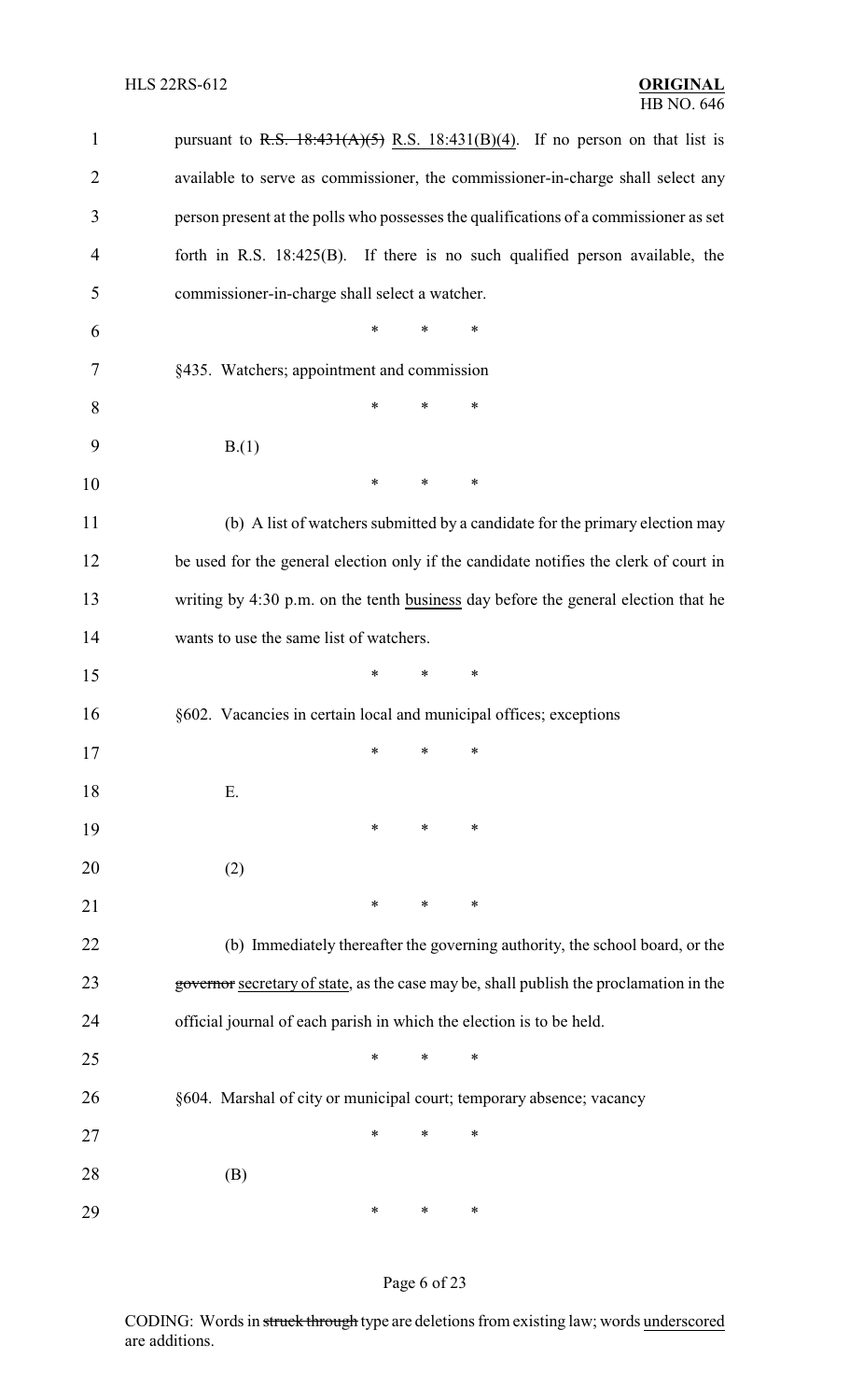| 1              | (2)                                                                                      |
|----------------|------------------------------------------------------------------------------------------|
| $\overline{2}$ | $\ast$<br>$\ast$<br>∗                                                                    |
| 3              | (b) The appropriate governing authority or the governor secretary of state,              |
| 4              | as the case may be, shall publish the proclamation in the official journal of the parish |
| 5              | in which the election is to be held and also shall immediately send a copy of the        |
| 6              | proclamation by certified or registered mail to the clerk of the district court for the  |
| 7              | parish in which the vacancy occurred.                                                    |
| 8              | ∗<br>*<br>*                                                                              |
| 9              | §621. Vacancy in office of judge                                                         |
| 10             | *<br>$\ast$<br>∗                                                                         |
| 11             | B. Immediately after issuance of the proclamation, the governor secretary                |
| 12             | of state shall publish the proclamation in the official journal of each parish in which  |
| 13             | the election is to be held. Within twenty-four hours after its issuance, the governor    |
| 14             | shall send a copy of the proclamation to the secretary of state. Within twenty-four      |
| 15             | hours after he receives the copy, the secretary of state shall notify all election       |
| 16             | officials having any duty to perform in connection with a special election to fill such  |
| 17             | vacancy, including the parish boards of election supervisors for the parish or parishes  |
| 18             | in which the vacancy occurred.                                                           |
| 19             | $\ast$<br>$\ast$<br>∗                                                                    |
| 20             | §1278. Vacancies; United States senator                                                  |
| 21             | $\ast$<br>*<br>∗                                                                         |
| 22             | B. If a vacancy occurs in the office of United States senator and the                    |
| 23             | unexpired term is more than one year, an appointment to fill the vacancy shall be        |
| 24             | temporary. Any senator so appointed shall serve until his successor is elected at a      |
| 25             | special election and takes office. Within ten days after receiving official notice of    |
| 26             | the vacancy, the governor shall issue a proclamation for special election to fill the    |
| 27             | vacancy for the unexpired term. The date of the special election shall be established    |
| 28             | by the governor in accordance with the provisions of R.S. $18:402(E)$ . The dates of     |
| 29             | the qualifying period shall be established by the governor in accordance with R.S.       |

# Page 7 of 23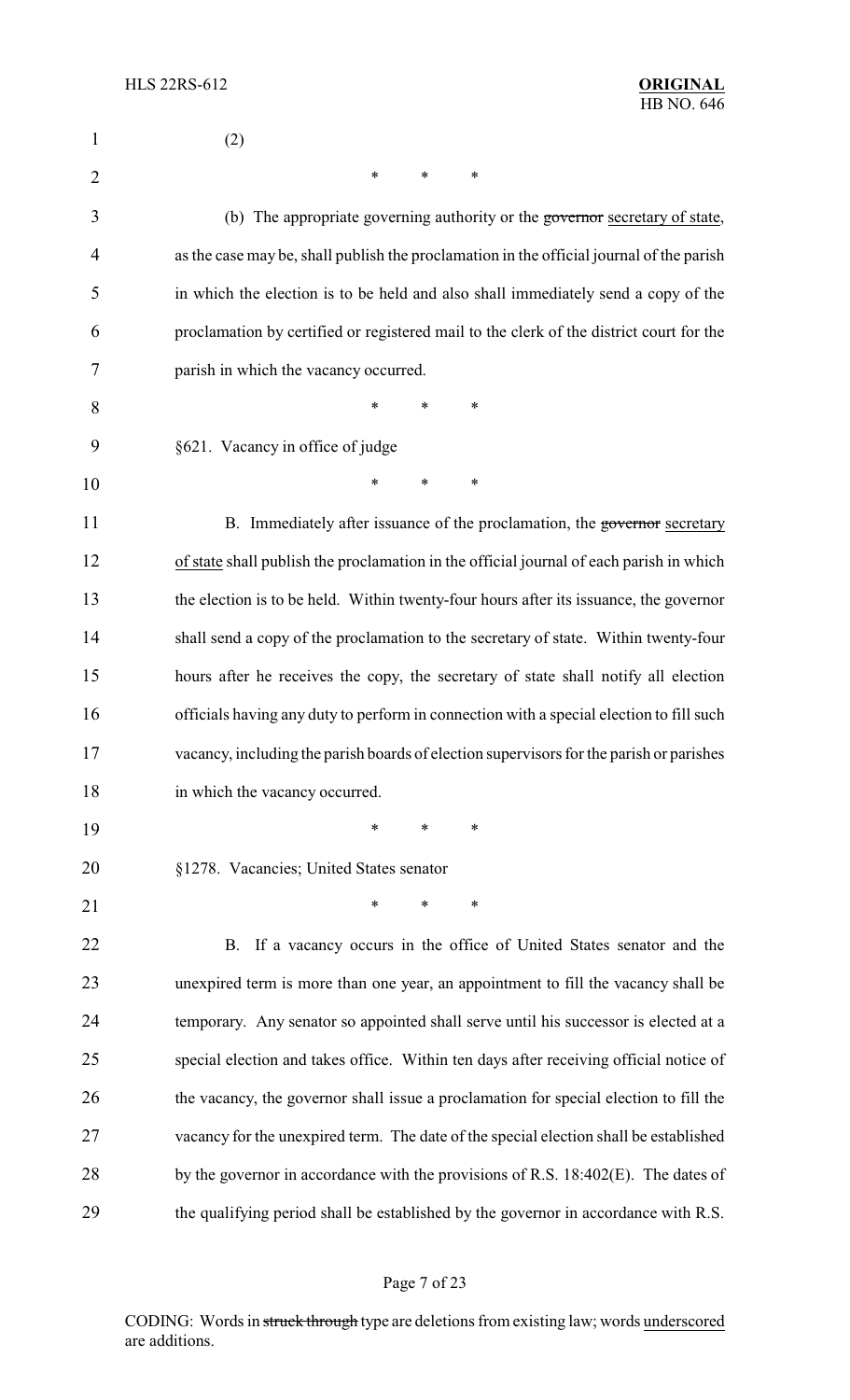| $\mathbf 1$    | 18:467, 467.1, and 468. Immediately after issuance of the proclamation, which shall      |
|----------------|------------------------------------------------------------------------------------------|
| $\overline{2}$ | include the dates of the primary and general elections and the dates of the qualifying   |
| 3              | period, the governor shall publish the proclamation in the official journal of each      |
| 4              | parish in which the election is to be held. Within twenty-four hours after its           |
| 5              | issuance, the governor shall send a copy of the proclamation to the secretary of state.  |
| 6              | Within twenty-four hours after he receives the copy, the secretary of state shall        |
| 7              | notify all election officials having any duty to perform in connection with a special    |
| 8              | election to fill such vacancy, including the parish boards of election supervisors for   |
| 9              | the parish or parishes in which the vacancy occurred. Immediately thereafter the         |
| 10             | secretary of state shall publish the proclamation in the official journal of each parish |
| 11             | in which the election is to be held. The election shall be conducted and the returns     |
| 12             | shall be certified as in regular elections for United States senator.                    |
| 13             | *<br>*<br>$\ast$                                                                         |
| 14             | §1279. Vacancies; representatives in congress                                            |
| 15             | When a vacancy occurs in the office of representative in congress, the                   |
| 16             | governor shall determine the dates on which the special elections shall be held and      |
| 17             | the dates of the qualifying period and shall issue a proclamation ordering a special     |
| 18             | election and specifying the dates on which the primary and general elections will be     |
| 19             | held and the dates of the qualifying period for the election. Immediately thereafter     |
| 20             | he shall publish the proclamation in the official journal of each parish in which the    |
| 21             | election is to be held. Within twenty-four hours after issuing the proclamation, the     |
| 22             | governor shall send a copy of the proclamation to the secretary of state, who shall      |
| 23             | within twenty-four hours of receipt of the information notify all election officials     |
| 24             | having any duty to perform in connection with a special election to fill such vacancy,   |
| 25             | including the parish boards of election supervisors for the parish or parishes in which  |
| 26             | the vacancy occurred. Immediately thereafter the secretary of state shall publish the    |
| 27             | proclamation in the official journal of each parish in which the election is to be held. |
| 28             | The election shall be conducted in the same manner and at the same places and the        |
| 29             | returns shall be certified as in regular congressional elections. If at a primary or     |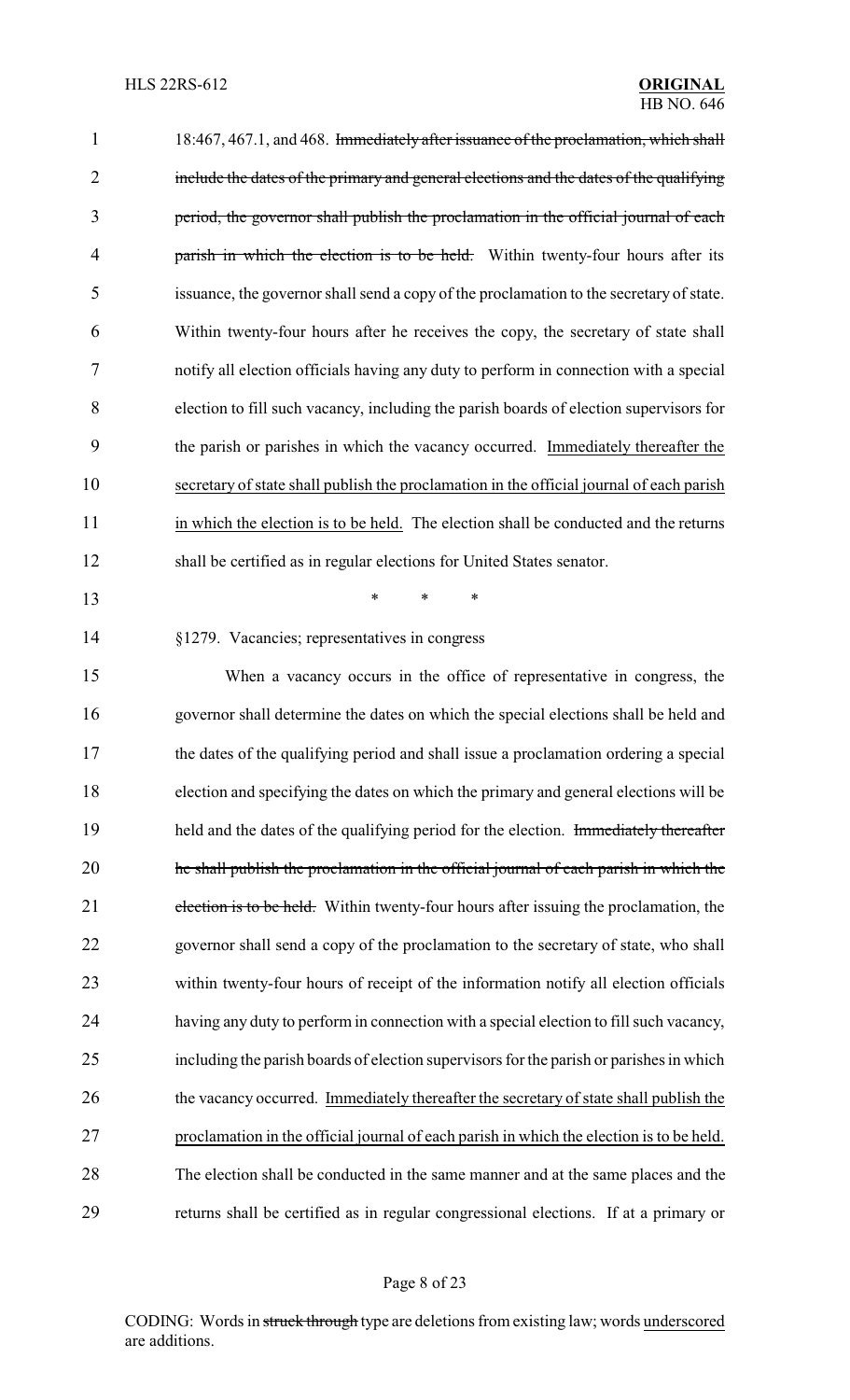| $\mathbf{1}$   | general election in a congressional district one representative in congress is to be        |
|----------------|---------------------------------------------------------------------------------------------|
| $\overline{2}$ | elected for a full term and another to fill a vacancy, the ballots containing the names     |
| 3              | of the candidates shall, as a part of the title of the office, designate the term for which |
| 4              | the candidates are respectively nominated.                                                  |
| 5              | *<br>$\ast$<br>$\ast$                                                                       |
| 6              | §1300.2. Petition for recall election; campaign finance disclosure                          |
| 7              | *<br>$\ast$<br>$\ast$                                                                       |
| 8              | $C(1)$ Prior to the entering of any signatures on a petition, the chairman                  |
| 9              | designated to represent the petitioners shall file with the secretary of state a copy of    |
| 10             | the recall petition which will be used and copies of a picture identification that          |
| 11             | contain the name and signature of the chairman and vice chairman, respectively, or          |
| 12             | copies of current utility bills, bank statements, government checks, paychecks, or          |
| 13             | other government documents that show the name and address of the chairman and               |
| 14             | vice chairman, respectively. Upon receipt of the recall petition, the secretary of state    |
| 15             | shall endorse thereon the fact and the date of filing. A copy shall be transmitted by       |
| 16             | the secretary of state to the registrar of voters for each parish in which the recall       |
| 17             | election is to be held. The chairman shall list on the petition every parish that is        |
| 18             | wholly or partially within the voting area where the recall election is to be held. The     |
| 19             | petition shall be considered filed when it is received in the office of the secretary of    |
| 20             | state, or at the time it is postmarked by the United States Postal Service or is            |
| 21             | receipted on a return receipt request form, if it is subsequently received in the office    |
| 22             | of the secretary of state. Upon receipt of the recall petition, the secretary of state      |
| 23             | shall produce a report of the number of qualified electors in the voting area wherein       |
| 24             | the recall election is sought effective on the date of receipt of the recall petition and   |
| 25             | shall notify the registrar of voters in each parish in the voting area of the number of     |
| 26             | qualified electors of the voting area in the parish for issuance of the certification.      |
| 27             | $\ast$<br>$\ast$<br>*                                                                       |
| 28             | §1300.7. Governor to order election; proclamation; publication                              |
| 29             | ∗<br>$\ast$<br>$\ast$                                                                       |

# Page 9 of 23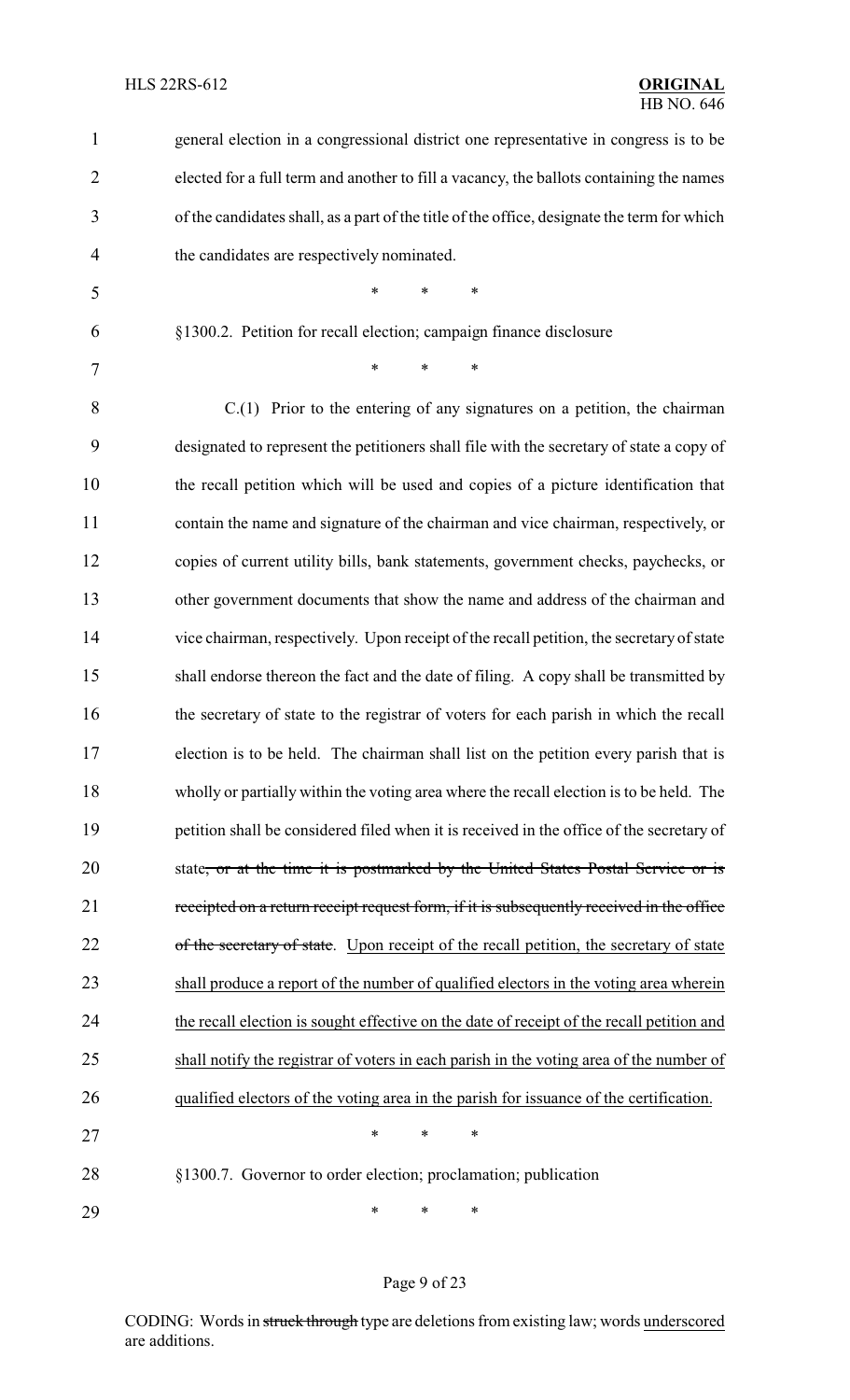| $\mathbf{1}$   | B. Immediately after the issuance of the proclamation, the governor shall                |
|----------------|------------------------------------------------------------------------------------------|
| $\overline{2}$ | publish the proclamation in the official journal of each parish in which the election    |
| 3              | is to be held. Within twenty-four hours after issuing the proclamation, the governor     |
| $\overline{4}$ | shall send a copy of the petition and proclamation, by registered or certified mail, to  |
| 5              | the clerk of the district court for each parish in which the election is to be held. If  |
| 6              | the election is to be held in Orleans Parish, the city of New Orleans, the copy of the   |
| 7              | petition and proclamation shall be mailed to the clerk of the criminal district court.   |
| 8              | A copy of the petition and proclamation also shall be sent to the secretary of state.    |
| 9              | Within twenty-four hours after he receives the copies, the secretary of state shall      |
| 10             | notify all other election officials having any duty to perform in connection with a      |
| 11             | recall election, including the parish board of election supervisors for the parish or    |
| 12             | parishes in which the election is held. Immediately after receipt of the proclamation,   |
| 13             | the secretary of state shall publish the proclamation in the official journal of each    |
| 14             | parish in which the election is to be held.                                              |
| 15             | $\ast$<br>*<br>∗                                                                         |
| 16             | §1306. Preparation and distribution of absentee by mail and early voting ballots         |
| 17             | $*$ * *                                                                                  |
| 18             | B.(1) The secretary of state shall prepare absentee by mail ballot envelopes,            |
| 19             | absentee by mail instructions, certificates, and other absentee by mail balloting        |
| 20             | paraphernalia consistent with the provisions of this Chapter, subject to approval of     |
| 21             | the attorney general as to content. The specifications of the absentee by mail ballot    |
| 22             | envelopes shall be determined by the secretary of state.<br>Notwithstanding the          |
| 23             | provisions of R.S. 18:1316 relating to distinguishing marks on absentee by mail          |
| 24             | ballots, absentee by mail voting instructions on absentee by mail ballots to be          |
| 25             | transmitted by facsimile in accordance with R.S. $18:1308(A)(1)(b)$ shall inform the     |
| 26             | voter of the types of marks which may be used on the ballot to indicate his vote.        |
| 27             | When a court of competent jurisdiction, a registrar of voters, the secretary of state,   |
| 28             | or other competent authority determines that there exists a literate linguistic minority |
| 29             | equal to more than five percent of the total population of any parish, the secretary of  |

# Page 10 of 23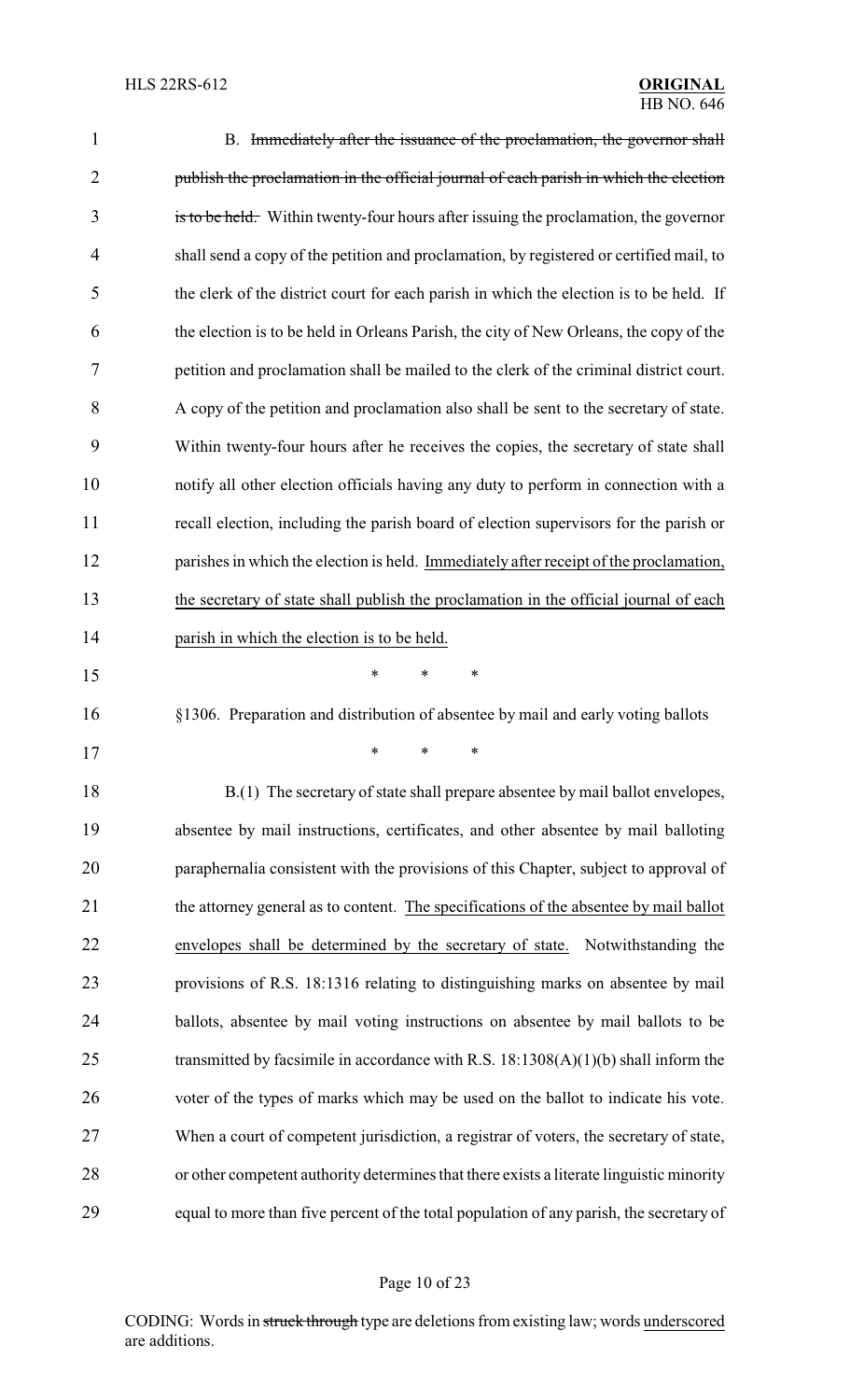state, with approval of the attorney general as to content, shall prepare and furnish absentee by mail and early voting ballots, absentee by mail and early voting instructions, and certificates in the minority language in sufficient quantity to provide to each absentee by mail and early voter requesting voting material in that language. \* \* \* §1308. Absentee voting by mail A. \* \* \* (2) **\*** \* \* \* (j) \* \* \* (ii) The secretary of state as the chief election officer of the state shall take all actions reasonably necessary to allow registered voters who are unable to vote during early voting or at the polling place on election day due to out-of-parish or out- of-state work responsibilities relating to a declared emergency to vote, whether by mail, facsimile, or other means of transmission of the ballot. \* \* \* §1309. Early voting; verification 21 \* \* \* \* 22 J.(1) Upon approval of the secretary of state, a registrar of voters may utilize commissioners selected and trained by the registrar of voters to assist the registrar during the early voting period in the conduct of early voting by his office. A registrar of voters shall, in seeking the approval of the secretary of state, indicate to 26 the secretary the number of commissioners that is required for such assistance. A commissioner who assists the registrar in the conduct of early voting shall take an 28 oath of office as a deputy registrar for the early voting period and shall complete an affidavit prepared by the secretary of state that contains the name, address, and last

### Page 11 of 23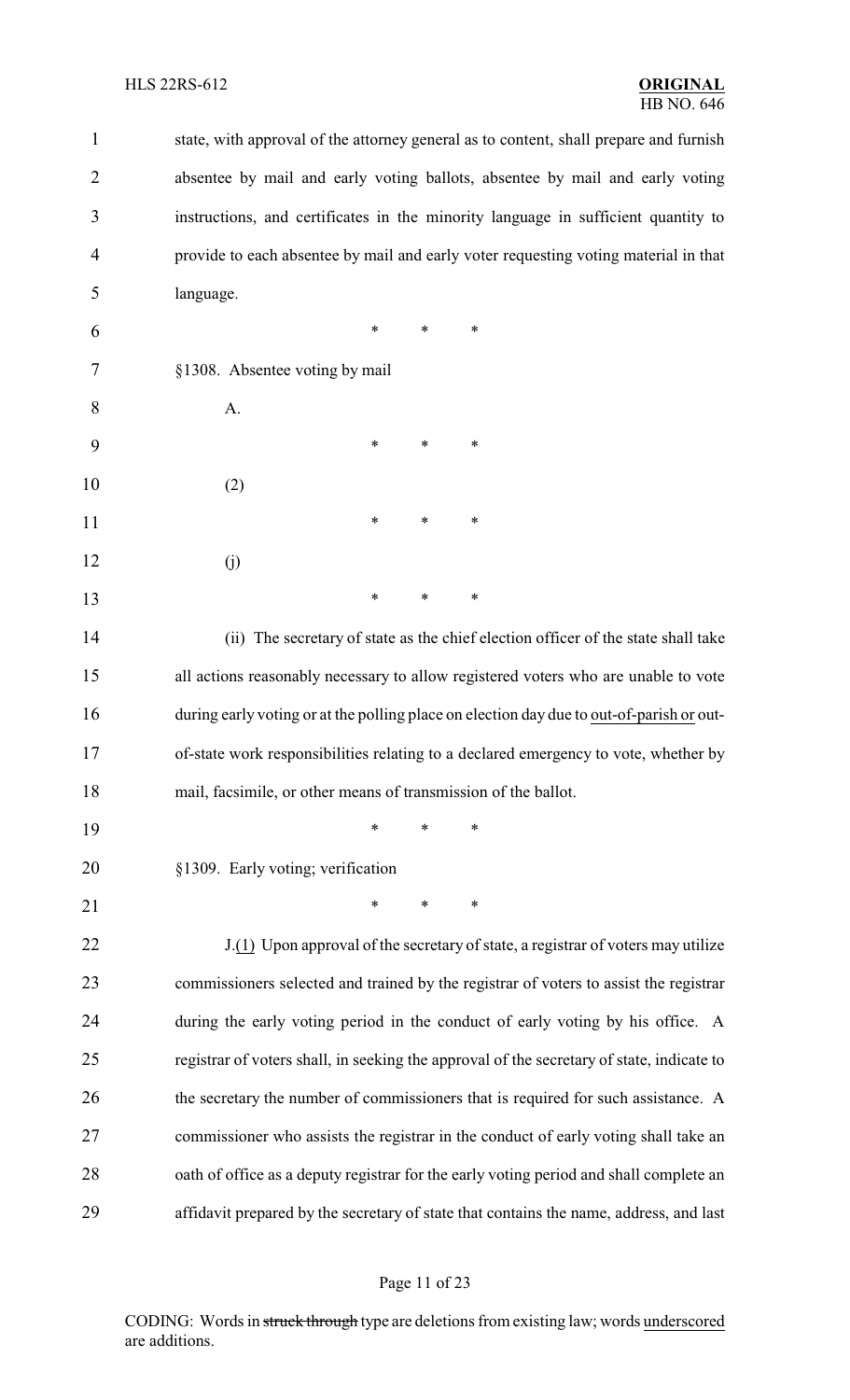four digits of the social security number of the early voting commissioner and an acknowledgment that the law prohibits the disclosure of confidential voter information listed in the precinct register or early voting list kept by the registrar. The affidavit shall be retained in the office of the registrar of voters. A commissioner who assists the registrar in the conduct of early voting shall be paid 6 in accordance with R.S.  $18:426.1(A)(3)$  and B, if applicable, for each day of such assistance.

 (2) For an election held within one year following the date of the issuance of a gubernatorial declaration of an emergency, if a registrar of voters determines that there is a parishwide shortage of early voting commissioners because a significant number of early voting commissioners have been temporarily displaced due to such emergency, the registrar of voters may submit a written request to the secretary of state, on or before the fourteenth day prior to the start of early voting, for additional early voting commissioners from other parishes to assist the registrar in the conduct of early voting. A registrar of voters shall, in seeking the approval of the secretary of state, indicate to the secretary the number of early voting commissioners that is required for such assistance and an explanation of the need for 18 additional early voting commissioners. If the secretary of state determines that there is a need for additional early voting commissioners and that the allocation of additional commissioners is feasible, the secretary of state shall approve the request and notify the registrar of voters of the parish affected by the emergency. The registrar of voters of the affected parish shall select early voting commissioners to serve in the affected parish based on availability and proximity. The registrar of voters of the affected parish shall ensure that the selected earlyvoting commissioners have received adequate training on the voting machines that are used in the affected parish and on any procedures necessary for the conduct of the election. A commissioner who assists the registrar of voters in the conduct of early voting shall 28 take an oath of office as a deputy registrar of voters for the early voting period and shall complete an affidavit prepared by the secretary of state that contains the name,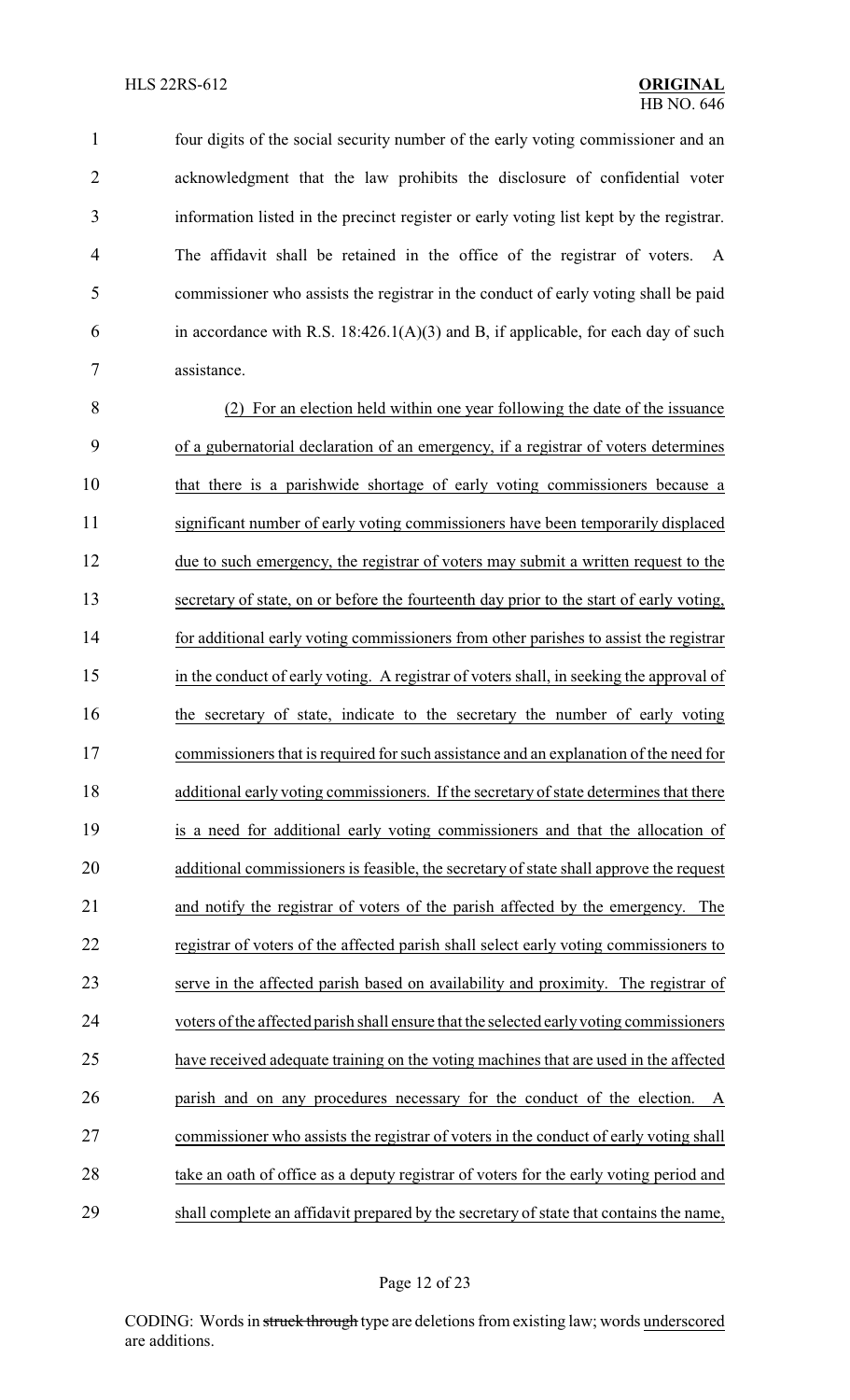| $\mathbf{1}$   | address, and last four digits of the social security number of the early voting             |
|----------------|---------------------------------------------------------------------------------------------|
| $\overline{2}$ | commissioner and an acknowledgment that the law prohibits the disclosure of                 |
| 3              | confidential voter information listed in the precinct register or early voting list kept    |
| 4              | by the registrar. The affidavit shall be retained in the office of the registrar of voters. |
| 5              | A commissioner who assists the registrar in the conduct of early voting shall be paid       |
| 6              | in accordance with R.S. $18:426.1(A)(3)$ and (B), if applicable, for each day of such       |
| 7              | assistance. The selected early voting commissioners, upon approval by the secretary         |
| 8              | of state, shall be entitled to appropriate reimbursement for travel expenses.               |
| 9              | $\ast$<br>$\ast$<br>$\ast$                                                                  |
| 10             | §1313. Tabulation and counting of absentee by mail and early voting ballots                 |
| 11             | $\ast$<br>*<br>$\ast$                                                                       |
| 12             | H. The procedure for counting early voting machine ballots and paper ballots                |
| 13             | voted during early voting shall be as follows:                                              |
| 14             | $\ast$<br>$\ast$<br>$\ast$                                                                  |
| 15             | (13) The absentee by mail and early voting votes cast for a candidate and                   |
| 16             | those cast for and against a proposition shall be counted and the total number of           |
| 17             | absentee by mail and early voting votes cast for a candidate and those cast for and         |
| 18             | against a proposition shall be announced in the order the offices and candidates and        |
| 19             | propositions are listed on the ballot. The members of the board shall enter shall be        |
| 20             | entered by the members of the board as the total number of votes on the final               |
| 21             | absentee by mail and early voting vote report, and the members of the board shall           |
| 22             | certify the results. A copy of the final absentee by mail and early voting vote report      |
| 23             | shall be posted by a member of the board after the polls close at the location where        |
| 24             | the tabulation and counting was conducted and the office of the registrar of voters.        |
| 25             | $\ast$<br>$\ast$<br>∗                                                                       |
| 26             | K.                                                                                          |
| 27             | $\ast$<br>$\ast$<br>$\ast$                                                                  |
| 28             | $(2)(a)(i)$ Notwithstanding the provisions of Paragraph $(1)$ of this Subsection,           |
| 29             | if the number of absentee by mail and early voting ballots cast for all candidates for      |

# Page 13 of 23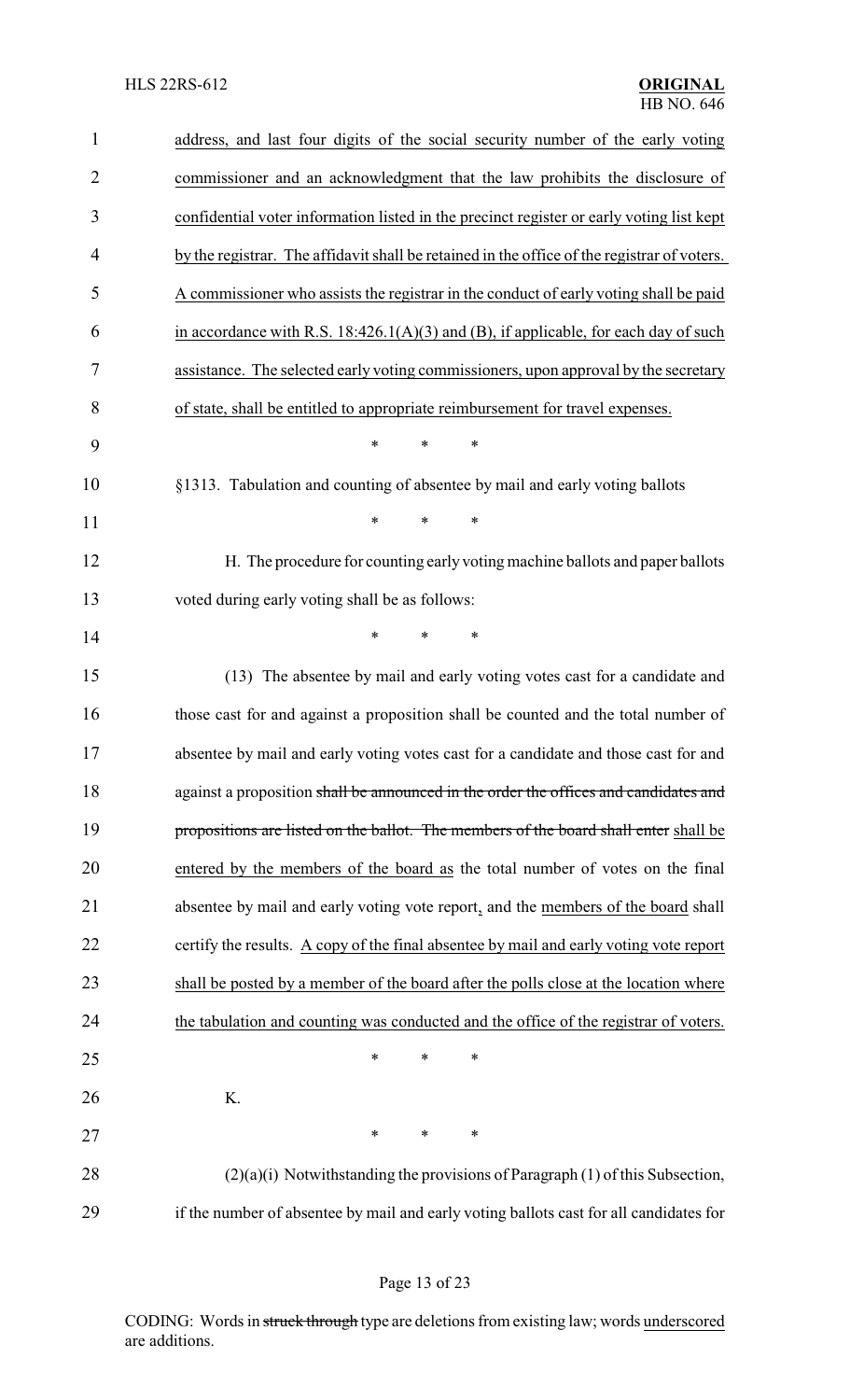an office could make a difference in the outcome of the election for such office, upon 2 the written request of a candidate for such office, the board shall recount the absentee by mail ballots by hand or scanning equipment and early voting ballots electronically, unless paper ballots were used for early voting and in such case, the ballots shall be recounted by hand for such office. The registrar shall preserve the envelope or container and its contents inviolate and, except upon the board recounting the absentee by mail ballots, shall not allow the absentee by mail and early voting ballots to be inspected by anyone until the recounting of the absentee by mail and early voting ballots by the board.

 (ii) Notwithstanding the provisions of Paragraph (1) of this Subsection, if the number of absentee by mail and early voting ballots cast for and against a proposition could make a difference in the outcome of the election, upon the written request of a person who voted in the proposition election, the board shall recount the absentee by mail ballots by hand or scanning equipment and early voting ballots electronically, unless paper ballots were used for early voting and in such case, the ballots shall be recounted by hand for such election. The registrar shall preserve the envelope or container and its contents inviolate and, except upon the board recounting the absentee by mail ballots, shall not allow the absentee by mail and early voting ballots to be inspected by anyone until the recounting of the absentee by mail and early voting ballots by the board. 21 \* \* \* \*

 §1313.1. Preparation, verification, tabulation, and counting of absentee by mail and early voting ballots

**\*** \* \* \*

 I. The procedure for counting early voting machine ballots on election day shall be as follows:

27 \* \* \* \*

 (5) The absentee by mail and early voting votes cast for a candidate and those cast for and against a proposition shall be counted and the total number of

### Page 14 of 23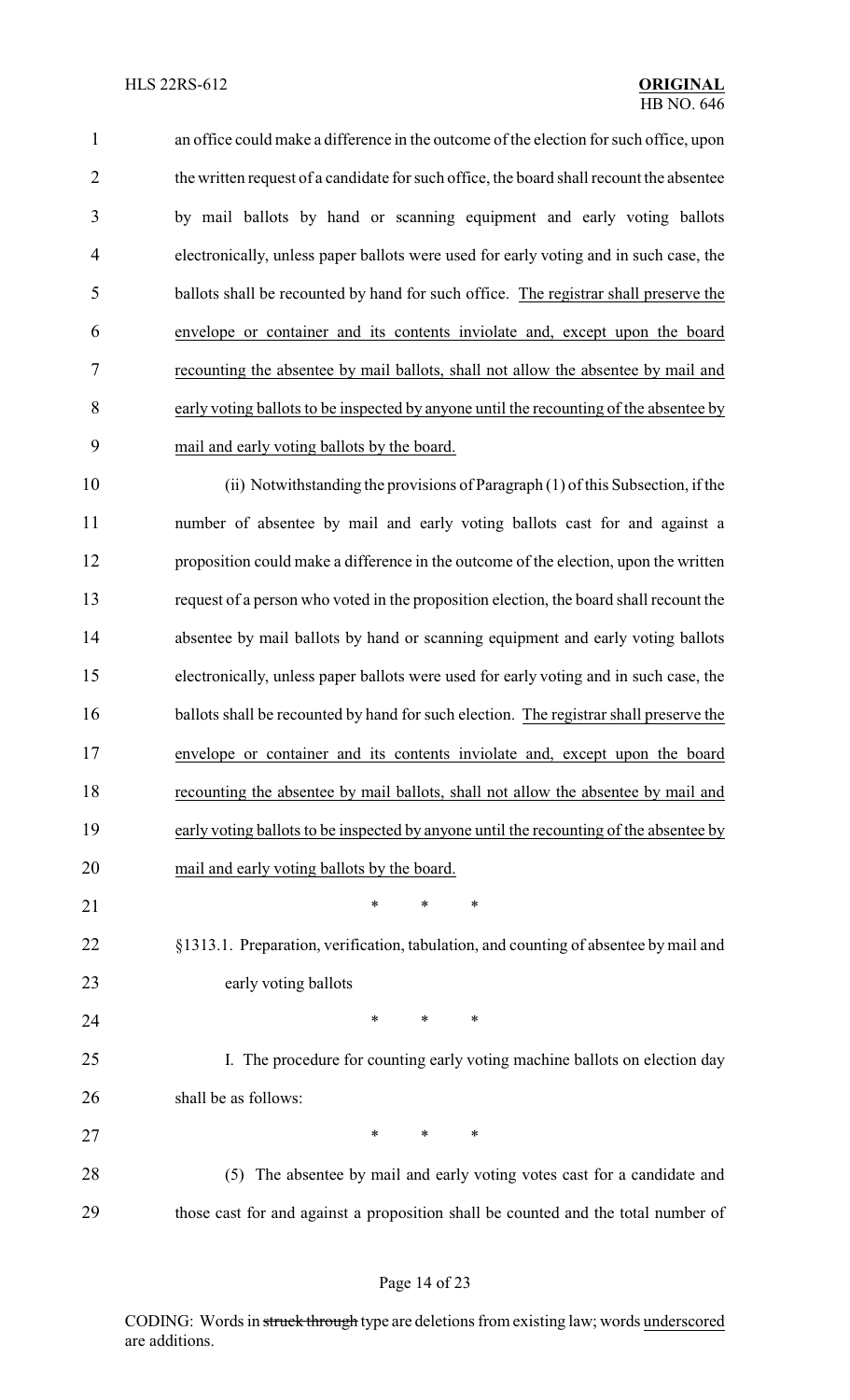| $\mathbf{1}$   | absentee by mail and early voting votes cast for a candidate and those cast for and      |
|----------------|------------------------------------------------------------------------------------------|
| $\overline{2}$ | against a proposition shall be announced in the order the offices and candidates and     |
| 3              | propositions are listed on the ballot. The members of the board shall enter shall be     |
| $\overline{4}$ | entered by the members of the board as the total number of votes on the final            |
| 5              | absentee by mail and early voting vote report, and the members of the board shall        |
| 6              | certify the results. A copy of the final absentee by mail and early voting vote report   |
| 7              | shall be posted by a member of the board after the polls close at the location where     |
| 8              | the tabulation and counting was conducted and the office of the registrar of voters.     |
| 9              | ∗<br>*<br>∗                                                                              |
| 10             | L.                                                                                       |
| 11             | ∗<br>$\ast$<br>∗                                                                         |
| 12             | $(2)(a)(i)$ Notwithstanding the provisions of Paragraph $(1)$ of this Subsection,        |
| 13             | if the number of absentee by mail and early voting ballots cast for all candidates for   |
| 14             | an office could make a difference in the outcome of the election for such office, upon   |
| 15             | the written request of a candidate for such office, the board shall recount the absentee |
| 16             | by mail ballots by hand or scanning equipment and early voting ballots                   |
| 17             | electronically, unless paper ballots were used for early voting and in such case, the    |
| 18             | ballots shall be recounted by hand for such office. The registrar shall preserve the     |
| 19             | envelope or container and its contents inviolate and, except upon the board              |
| 20             | recounting the absentee by mail ballots, shall not allow the absentee by mail and        |
| 21             | early voting ballots to be inspected by anyone until the recounting of the absentee by   |
| 22             | mail and early voting ballots by the board.                                              |
| 23             | (ii) Notwithstanding the provisions of Paragraph (1) of this Subsection, if the          |
| 24             | number of absentee by mail and early voting ballots cast for and against a               |
| 25             | proposition could make a difference in the outcome of the election, upon the written     |
| 26             | request of a person who voted in the proposition election, the board shall recount the   |
| 27             | absentee by mail ballots by hand or scanning equipment and early voting ballots          |
| 28             | electronically, unless paper ballots were used for early voting and in such case, the    |
| 29             | ballots shall be recounted by hand for such election. The registrar shall preserve the   |
|                |                                                                                          |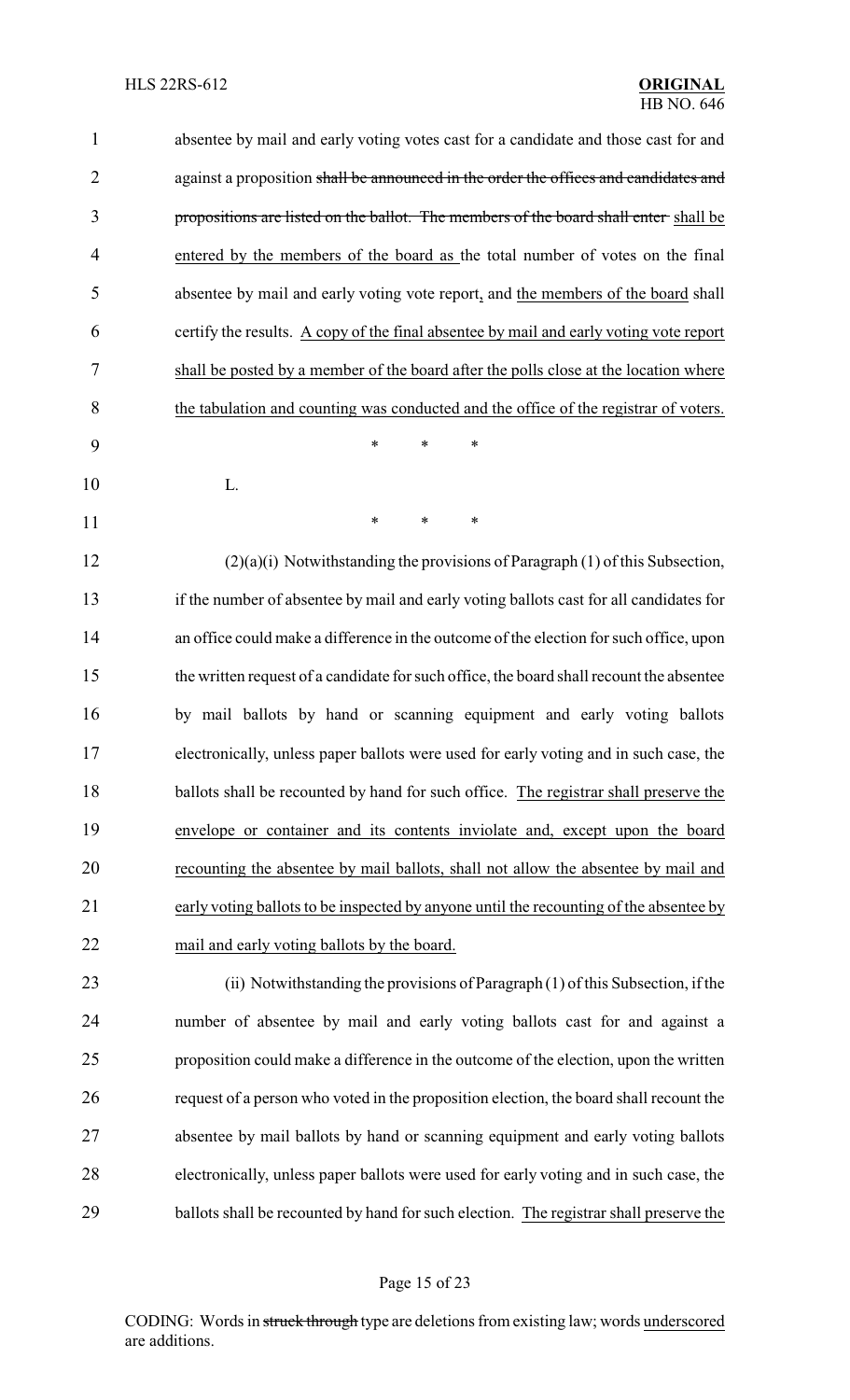| $\mathbf{1}$   | envelope or container and its contents inviolate and, except upon the board              |
|----------------|------------------------------------------------------------------------------------------|
| $\overline{2}$ | recounting the absentee by mail ballots, shall not allow the absentee by mail and        |
| 3              | early voting ballots to be inspected by anyone until the recounting of the absentee by   |
| $\overline{4}$ | mail and early voting ballots by the board.                                              |
| 5              | $\ast$<br>$\ast$<br>$\ast$                                                               |
| 6              | Section 2. R.S. 18:423(C), (E), and (H) and 433(A)(1) and (5), (B)(1), and (D) are       |
| 7              | hereby amended and reenacted to read as follows:                                         |
| 8              | §423. Parish boards of election supervisors                                              |
| 9              | *<br>$\ast$<br>∗                                                                         |
| 10             | C. Composition. (1) In each parish, the board of election supervisors shall              |
| 11             | be composed of the registrar of voters, the clerk of court, the chairman of the parish   |
| 12             | executive committee of each recognized political party or his designee, or an            |
| 13             | alternate designee if the designee cannot serve, who both of whom shall be a member      |
| 14             | members of the parish executive committee of the same recognized political party,        |
| 15             | and one member, or an alternate member if the member cannot serve, appointed by          |
| 16             | the governor.                                                                            |
| 17             | (2) In a parish where a parish executive committee of a recognized political             |
| 18             | party has not been formed or where there is a vacancy in the office of chairman, the     |
| 19             | chairman of the state central committee of that political party may appoint a voter      |
| 20             | and an alternate voter who is are registered in the parish as being affiliated with the  |
| 21             | political party to serve on the parish board of election supervisors.                    |
| 22             | None of the following members of the parish board of election<br>(3)                     |
| 23             | supervisors shall be an employee of the clerk of court or the registrar of voters in the |
| 24             | parish or an immediate family member of the clerk of court or his designee or the        |
| 25             | registrar of voters or his designee:                                                     |
| 26             | (a) The designee or alternate designee of the chairman of a parish executive             |
| 27             | committee.                                                                               |
| 28             | (b) The appointee or alternate appointee of the chairman of a state central              |
| 29             | committee.                                                                               |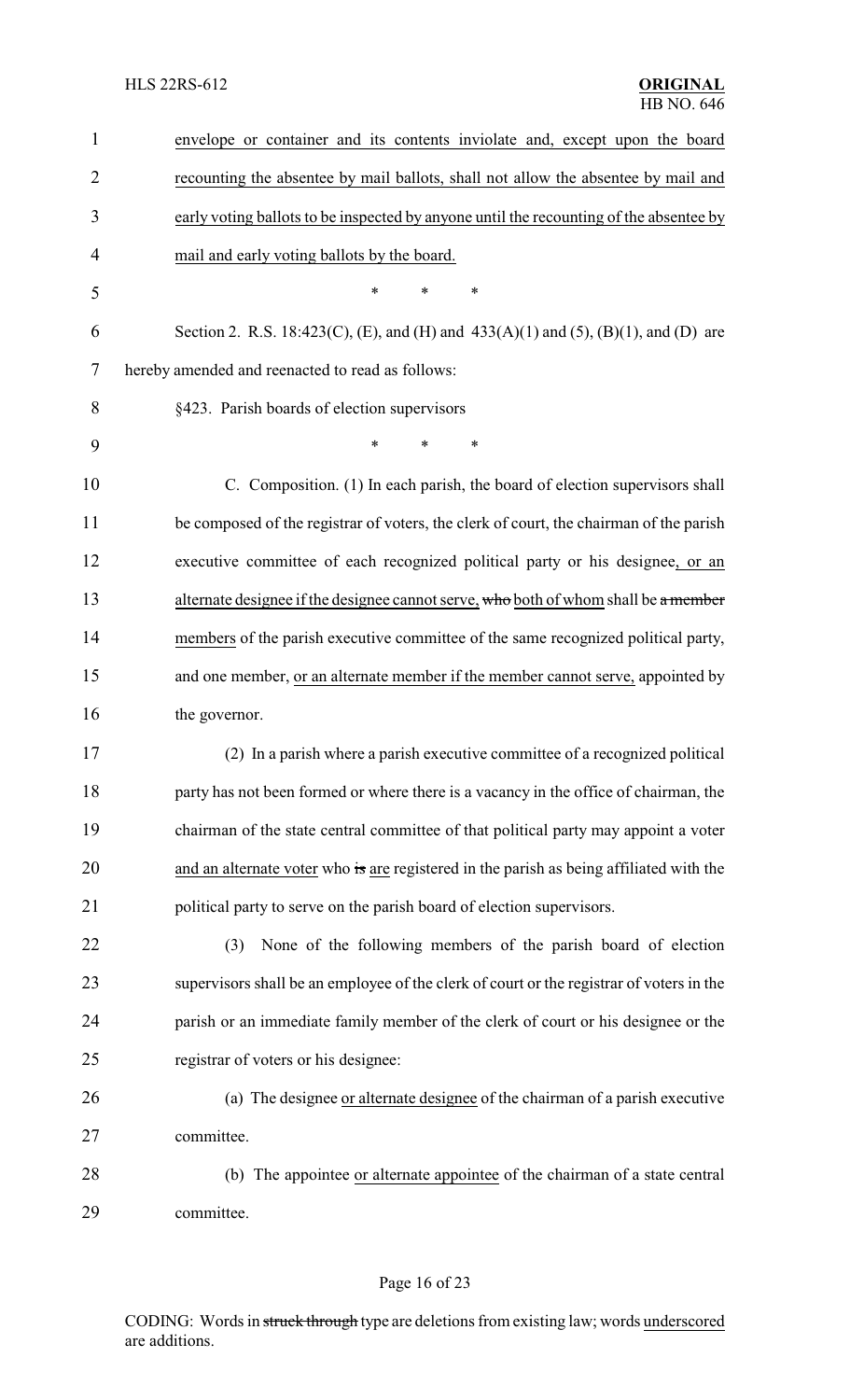(c) The appointee or alternate appointee of the governor.

 $*$  \* \* \*

 E. Compensation. Each member of the parish board of election supervisors shall receive fifty dollars for each day, not to exceed six days, actually spent in the performance of his duties in preparing for and supervising each election held in the parish, except that each member of the board may be compensated for not more than seven days for a presidential or regularly scheduled congressional primary or general election. In addition, each member of the board who is not a public official shall receive fifty dollars for each day spent in court as a subpoenaed witness in litigation concerning the performance of his duties as a member of the parish board of election supervisors in connection with an election.

**\*** \* \* \*

 H. Designees. (1) The clerk of court and the registrar of voters may each appoint a designee to serve in his place on the parish board of election supervisors when he is absent from any meetings of the board. Any designee of the registrar of voters shall be a sworn deputy registrar. For each day of such service the designee of the clerk of court or the registrar of voters shall be paid the same compensation as a member, and the designating member shall not be compensated for that day. Any compensation paid to the designee shall be counted against the designating 20 member's compensation, which shall not exceed six days the number of days as provided in Subsection E of this Section.

 (2) For each day of service the designee or alternate designee of the chairman of the parish executive committee, the designee or alternate designee of the chairman of the state central committee, and the member or alternate member of the governor shall be paid the same compensation as a member or appointee, and the designating member or appointee shall not be compensated for that day. Any compensation paid to the designee or alternate designee of the chairman of the parish executive committee, designee or alternate designee of the chairman of the state central committee, or member or alternate member appointed by the governor shall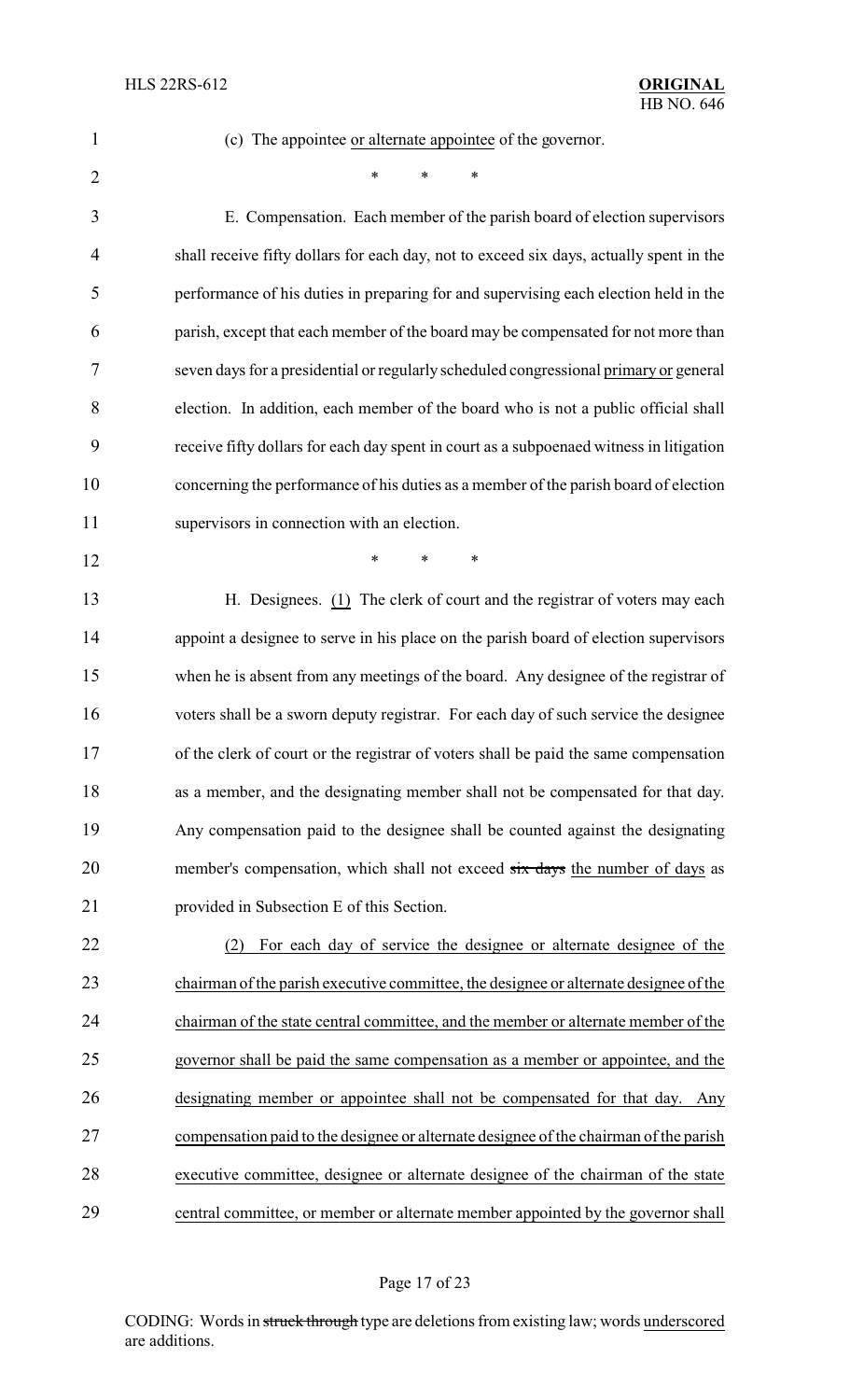| $\mathbf{1}$ | be counted against the compensation of the designating member or governor's              |
|--------------|------------------------------------------------------------------------------------------|
| 2            | member, which shall not exceed the number of days as provided in Subsection E of         |
| 3            | this Section.                                                                            |
| 4            | *<br>$\ast$<br>∗                                                                         |
| 5            | §433. Commissioners-in-charge; course of instruction; selection; commission;             |
| 6            | disqualification; replacement                                                            |
| 7            | A. Course of instruction. (1) The clerk of court shall conduct a course of               |
| 8            | instruction for commissioners-in-charge during the period beginning August first         |
| 9            | through the end of December of each year. However, if the governor declares a state      |
| 10           | of emergency between August first and December thirty-first of any year, the             |
| 11           | deadline to complete the course is January thirty-first of the year following the        |
| 12           | gubernatorially declared state of emergency. The course shall be open to any             |
| 13           | certified commissioner who meets the qualifications set forth in R.S. 18:424(B).         |
| 14           | $\ast$<br>*<br>∗                                                                         |
| 15           | (5) On or before December thirty-first of each year, the deadline specified              |
| 16           | in Paragraph (1) of this Subsection but after the date of the course of instruction, the |
| 17           | clerk of court shall file with the parish board of election supervisors a certified list |
| 18           | containing the name of each person to whom he has issued a certificate, together         |
| 19           | with the social security number, the party affiliation, the mailing address, and the     |
| 20           | ward in which each such person is registered to vote. As soon as possible thereafter,    |
| 21           | the clerk of court shall enter the list in the state voter registration computer system. |
| 22           | $\ast$<br>*<br>*                                                                         |
| 23           | B. Selection. $(1)(a)$ The parish board of election supervisors shall meet at            |
| 24           | 10:00 a.m. on by the second Friday in January of each year to select a commissioner-     |
| 25           | in-charge to serve at each precinct in the parish. The meeting shall be open to the      |
| 26           | public. The board shall have previously posted a notice on the front door of the         |
| 27           | courthouse stating the location within the courthouse where the meeting is to be held.   |
| 28           | The selection of commissioners-in-charge shall be made from the certified list           |

# Page 18 of 23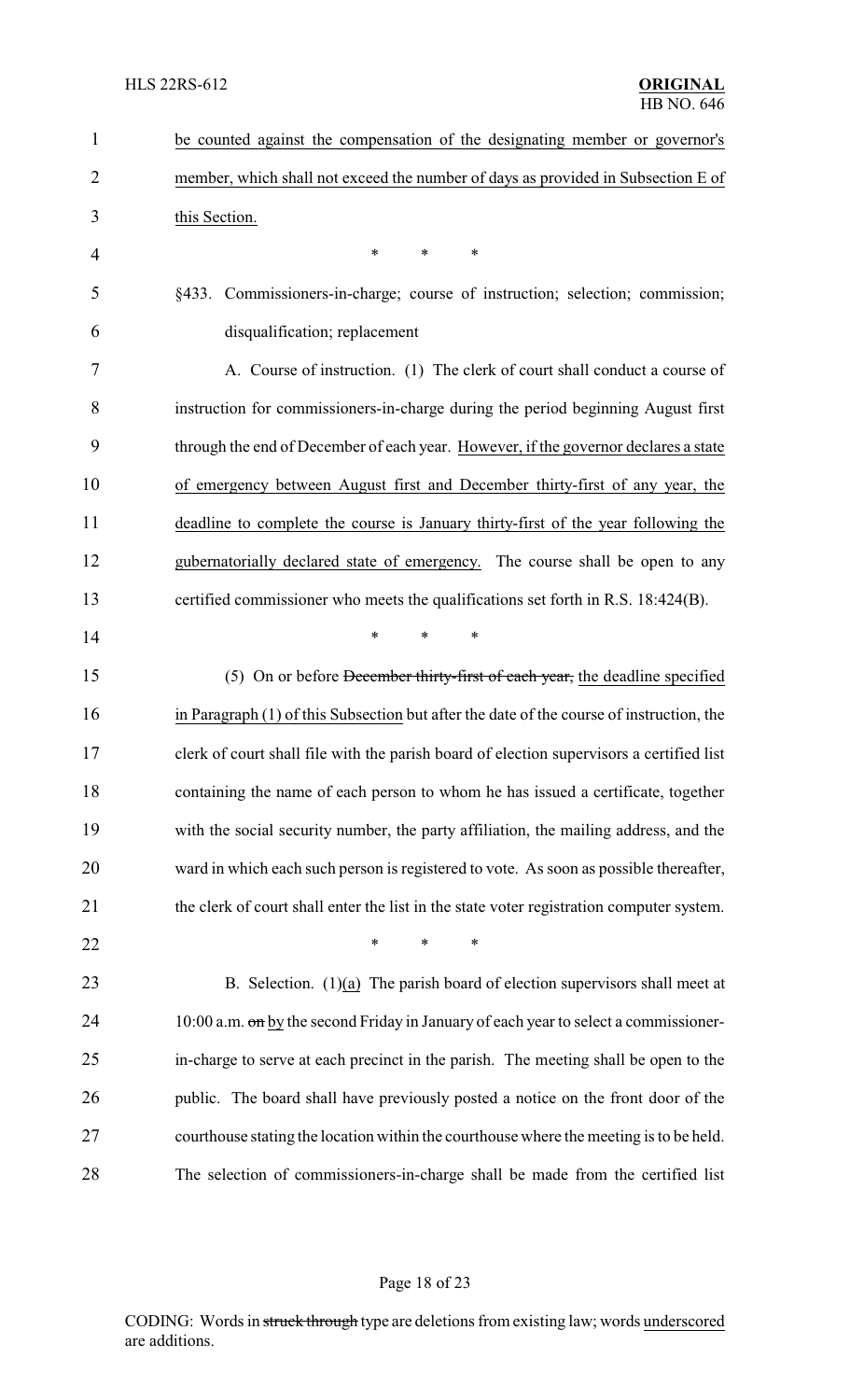| $\mathbf{1}$   | furnished by the clerk as required by Paragraph $(A)(5)$ of this Section and in the           |
|----------------|-----------------------------------------------------------------------------------------------|
| $\overline{2}$ | manner hereafter set forth.                                                                   |
| 3              | (b) If the course of instruction for commissioners-in-charge is delayed due                   |
| 4              | to a gubernatorially declared state of emergency as provided by Paragraph $(A)(1)$ of         |
| 5              | this Section, the parish board of election supervisors shall meet at 10:00 a.m. on or         |
| 6              | before the fifth day after completion of the course of instruction.                           |
| $\tau$         | $\ast$<br>$\ast$<br>∗                                                                         |
| 8              | D. Term of office. A commissioner-in-charge shall serve a term of office of                   |
| 9              | one year, commencing on the third Monday in January of the year of selection or, if           |
| 10             | applicable, on the date of his selection during a meeting held in accordance with             |
| 11             | Subparagraph $(B)(1)(b)$ of this Section, provided that the commissioner-in-charge            |
| 12             | remains on the list of certified commissioners during his term of office.                     |
| 13             | $\ast$<br>$\ast$<br>*                                                                         |
| 14             | Section 3. R.S. 18:1532 is hereby repealed in its entirety.                                   |
| 15             | Section 4.(A) Section 1, Section 3, and this Section of this Act shall become                 |
| 16             | effective upon signature of this Act by the governor or, if not signed by the governor, upon  |
| 17             | expiration of the time for bills to become law without signature by the governor, as provided |
| 18             | by Article III, Section 18 of the Constitution of Louisiana. If this Act is vetoed by the     |
| 19             | governor and subsequently approved by the legislature, Section 1, Section 3, and this Section |
| 20             | of this Act shall become effective on the day following such approval.                        |
| 21             | (B) Section 2 of this Act shall become effective on August 1, 2022.                           |

### DIGEST

The digest printed below was prepared by House Legislative Services. It constitutes no part of the legislative instrument. The keyword, one-liner, abstract, and digest do not constitute part of the law or proof or indicia of legislative intent. [R.S. 1:13(B) and 24:177(E)]

| HB 646 Original | 2022 Regular Session | Stefanski |
|-----------------|----------------------|-----------|
|                 |                      |           |

**Abstract:** Makes revisions to the La. Election Code.

Present law (R.S. 18:54.9) creates the La. Voter Registration Administrators' Certification Program to formalize and recognize the professional standards of registrars of voters, chief deputy registrars, and confidential assistants to registrars of voters in the state. Present law provides that one of the requirements of certification is 144 hours of course work to be completed within five years. Requires certification renewal every three years.

Page 19 of 23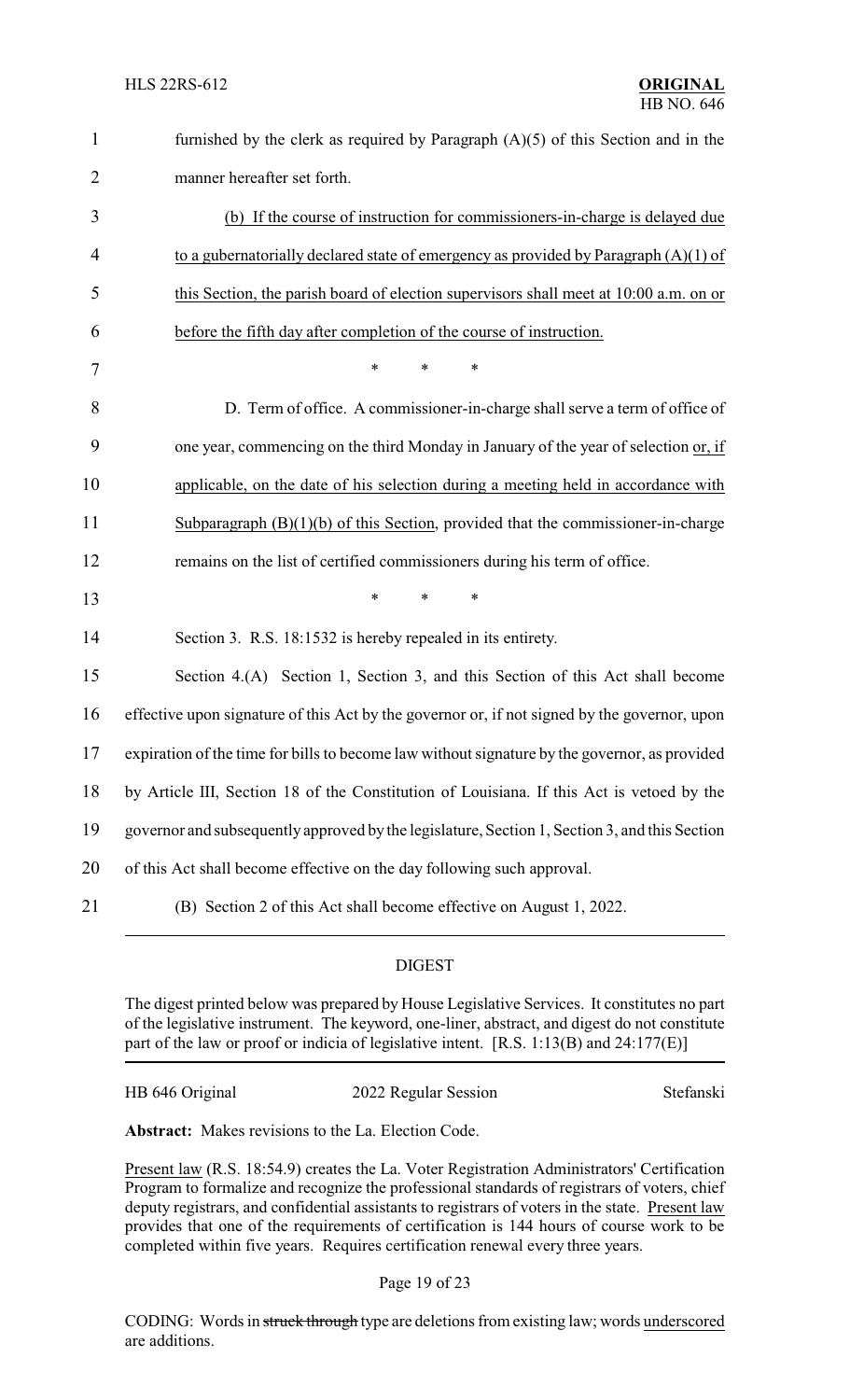Proposed law retains present law except to provide that if a gubernatorially declared disaster impacts the election process, the time period for completing the course work is six years and the certification renewal is required every four years.

Present law (R.S. 18:115) authorizes a person to register by mail to vote. Requires a person who registered by mail and who has not previously voted in the parish to vote either:

- (1) During early voting in the office of the registrar of voters.
- (2) In person at the precinct in which he is registered to vote.

Proposed law provides that a person who registered by mail may vote during early voting at any location where early voting is conducted rather than requiring that he vote at the registrar's office.

Present law provides exceptions to these limitations on where such a person may vote; provides that a person with a disability is exempt if he provides proof of the disability and a certification that because of the disability he cannot vote in person and he meets other requirements.

Present law requires that the proof of a disability and certification that the person cannot vote in person be provided by a physician. Proposed law provides additionally that an optometrist, physician assistant, or nurse practitioner may provide such proof and certification.

Present law (R.S. 18:154) provides that the records of each registrar of voters are public records; however prohibits disclosure of the fact that a registered voter is entitled to assistance in voting and the following information of a registered voter:

- (1) The social security number.
- (2) The driver's license number.
- (3) The day and month of the date of birth.
- (4) The mother's maiden name.
- (5) The electronic mail address of, except a registered voter who has qualified as a candidate for public office.
- (6) The short message service number.

Present law provides exceptions to the prohibition on the disclosure of such information. One such exception authorizes disclosure of the email address of a candidate to the Bd. of Ethics so that the board can contact the candidate about campaign finance reporting.

Proposed law further authorizes the board to contact candidates regarding the Code of Governmental Ethics.

Proposed law provides an additional exception; authorizes the Dept. of State or registrar of voters to transmit the full date of birth and mother's maiden name of a registered voter to the La. Dept. of Health to amend the voter's birth certificate.

Present law specifically prohibits disclosing the name and address of a law enforcement officer if he is engaging in hazardous activities to the extent that it is necessary for his name and address to be kept confidential. However, present law authorizes the disclosure of names and addresses of such officers on a general list.

### Page 20 of 23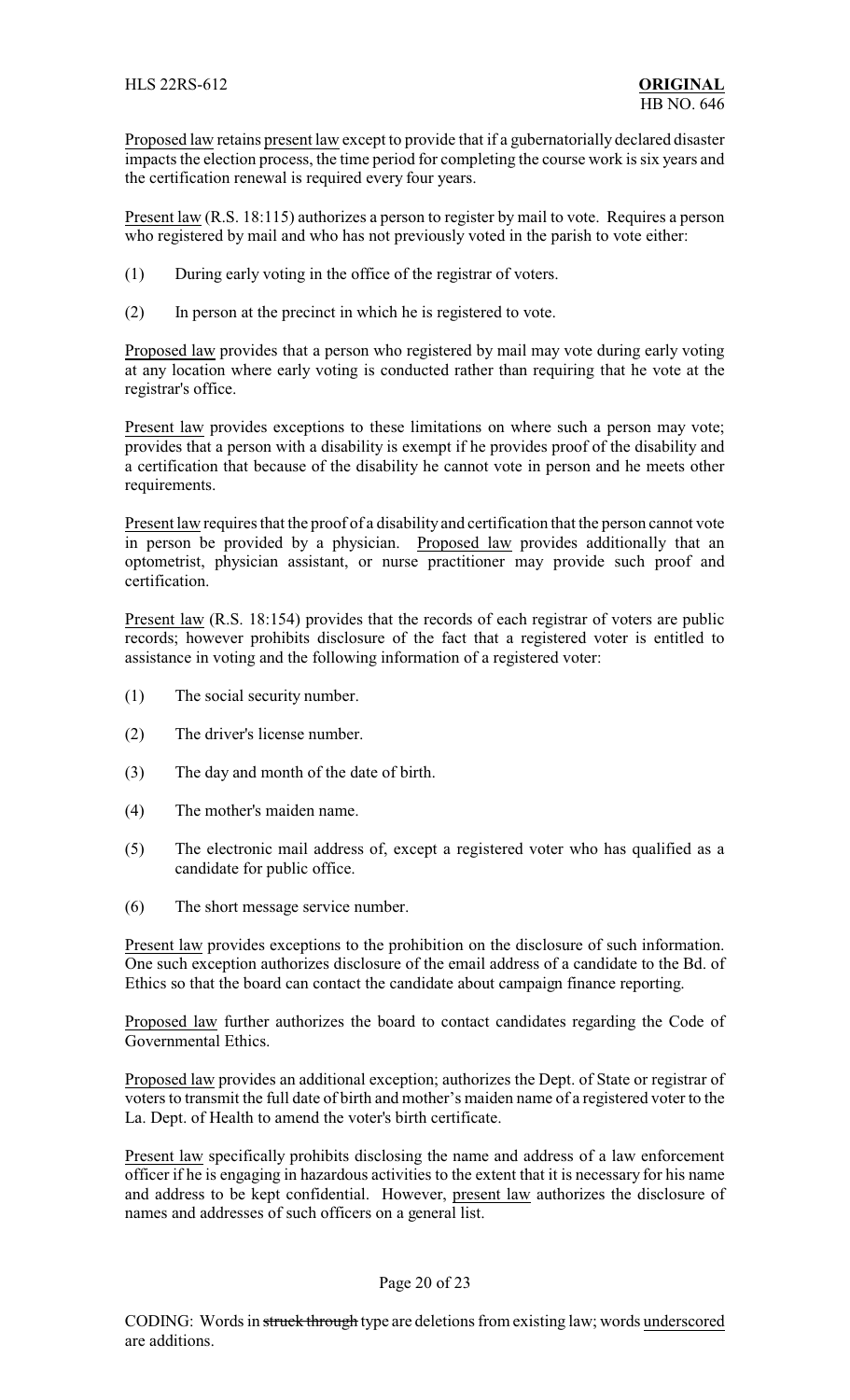Proposed law removes the general list exception to the prohibition.

Present law (R.S. 18:423) creates a board of election supervisors for each parish to supervise the preparation for and the conduct of all elections held in the parish. Provides that the board is comprised of the registrar of voters, the clerk of court, the chairman of the parish executive committee of each recognized political party or his designee who shall be a member of the parish executive committee of the same recognized political party, and one member appointed by the governor.

Proposed law authorizes each person appointing or designating a member to serve on the board to appoint or designate an alternate appointee or designee if the appointee or designee cannot serve.

Present law provides that each member of the parish board of election supervisors shall receive \$50 for each day, not to exceed six days, spent preparing for and supervising an election; provides that for a presidential or regularly scheduled congressional general election, the members receive compensation for seven days.

Proposed law makes the provision for seven days of compensation applicable to regularly scheduled congressional *primary* elections as well. Provides that the limits on the number of days a member may be compensated applies collectively to each position on the board, regardless of the designees or alternate appointees or designees that serve in the position.

Present law (R.S. 18:433) requires the clerk of court to conduct a course of instruction for commissioners-in-charge during the period beginning Aug. 1st through the end of Dec. of each year.

Proposed law provides that the clerk of court has until Jan. 31st to conduct the course if a gubernatorially declared state of emergency occurs during the otherwise required period.

Present law (R.S. 18: 602, 604, 621, 1278, 1279, and 1307) provides for special elections to fill vacancies in various elective offices and for recall elections. Provides that the governor or a local governing authority issue a proclamation calling such a special election. Requires that the proclamation be published in the official journal of each parish in which the election is to be held.

Proposed law provides that the secretary of state, rather than the governor, is responsible for publishing the proclamation in the appropriate official journals.

Present law (R.S. 18:1300.2) provides a process for citizens to petition for an election to recall a public officer. Provides that the petition is considered filed when it is received in the office of the secretary of state, or at the time it is postmarked by the U.S. Postal Service or is receipted on a return receipt request form.

Proposed law removes provisions for considering postmark or return receipt dates as the date of filing; provides that the petition is filed when it is received by the secretary of state. Further provides that upon receipt of the petition, the secretary of state shall produce a report of the number of qualified electors in the jurisdiction of the office being recalled and shall notify the registrar of voters of the number of qualified electors for issuance of the certification. (Present law requires the registrar to certify various information regarding the petition, including the number of qualified electors who signed the petition.)

Present law (R.S. 18:1306) requires the secretary of state to prepare absentee by mail ballot envelopes, instructions, certificates, and other balloting paraphernalia, subject to approval of the attorney general as to content.

Proposed law provides that the specifications of the absentee by mail ballot envelopes shall be determined by the secretary of state.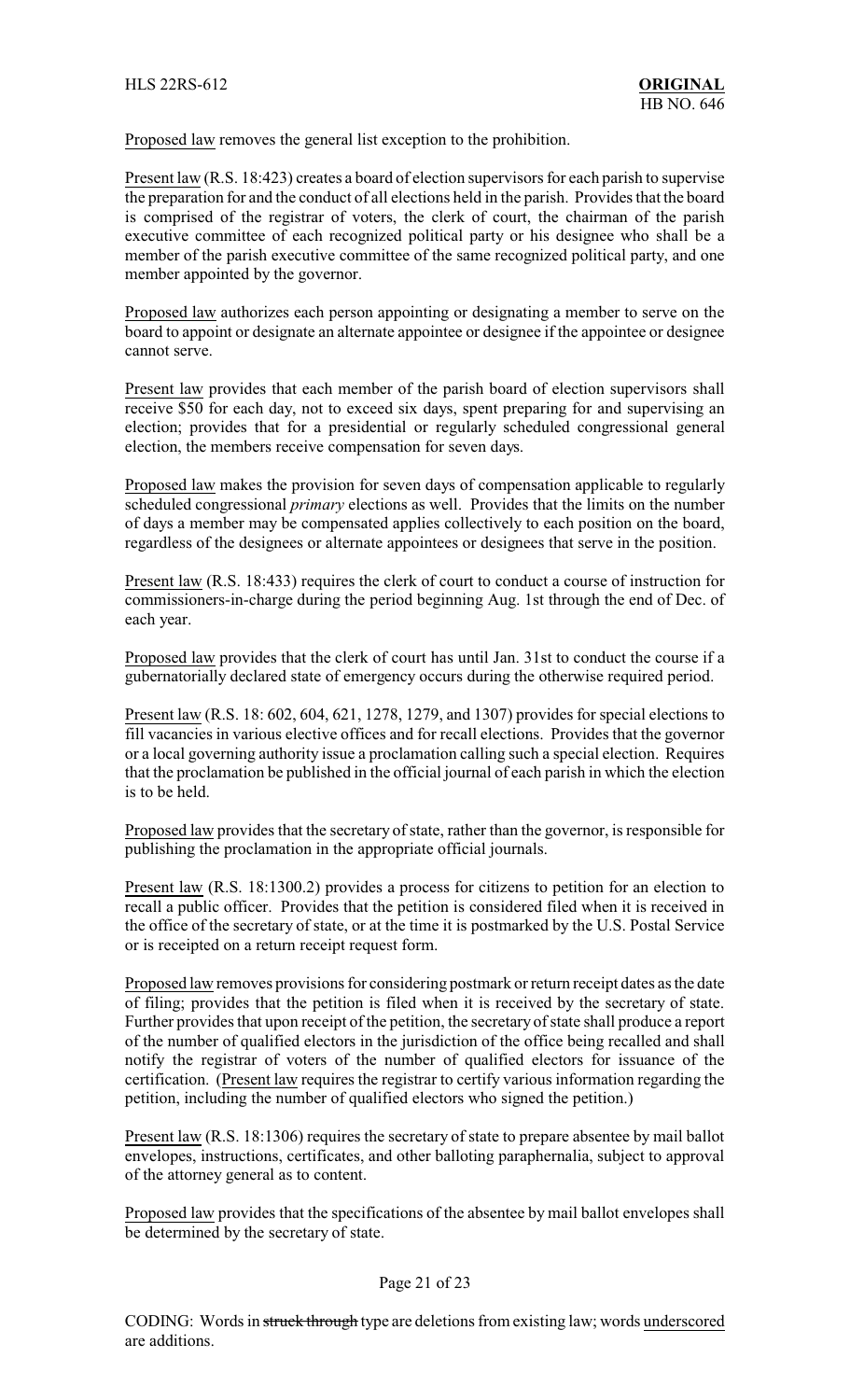Present law (R.S. 18:1308) provides relative to voting by mail and by electronic transmission of ballots. Provides relative to the duties of the secretary of state regarding such voting, including a requirement that he take all actions reasonably necessary to allow registered voters who are unable to vote during early voting or at the polling place on election day due to out-of-state work responsibilities relating to a declared emergency to vote.

Proposed law retains present law and expands the duty of the secretary of state to include voters who are out of their home *parish* due to work responsibilities relating to a declared emergency.

Present law (R.S. 18:1309) provides relative to early voting, including provisions for utilizing commissioners selected and trained by the registrar of voters.

Proposed law for an election within one year of a declared emergency, authorizes a registrar of voters who determines that there is a parishwide shortage of early voting commissioners because a significant number of earlyvoting commissioners have been temporarilydisplaced due to the declared emergency to send a request to the secretary of state for additional early voting commissioners from other parishes. Provides that the secretary of state shall approve the request if he determines that there is a need for additional early voting commissioners and that the allocation of additional commissioners is feasible. Provides otherwise with respect to such commissioners. Provides that they may be reimbursed for travel expenses if reimbursement is approved by the secretary of state.

Present law (R.S. 18:1313 and 1313.1) provides relative to the tabulation of absentee bymail and early voting ballots.

Proposed law removes a requirement that the results of such tabulation be announced in the order the offices and candidates and propositions are listed on the ballot. Adds a requirement that the results be posted at the location where the tabulation was conducted and at the registrar's office.

Present law provides for recounts, upon request by a candidate, of absentee by mail and early voting ballots.

Proposed law requires that the registrar preserve such ballots and prohibit their inspection until they have been recounted.

Present law (R.S. 18:1532) requires candidates and political committees to file election day expenditure reports with the Supervisory Committee on Campaign Finance Disclosure that include the total amount of expenditure made on election day for the following:

- (1) Television advertising.
- (2) Radio advertising.
- (3) Newspaper advertising.
- (4) Services by election day workers.
- (5) Contributions or expenditures to organizations for election day activities or services in support of a candidate or candidates or in opposition to a candidate or candidates.
- (6) Automated calls using a prerecorded or artificial voice as part of the calling.

### Proposed law repeals present law.

Effective in part upon governor's signature or lapse of time for gubernatorial action. Effective in part Aug. 1, 2022.

### Page 22 of 23